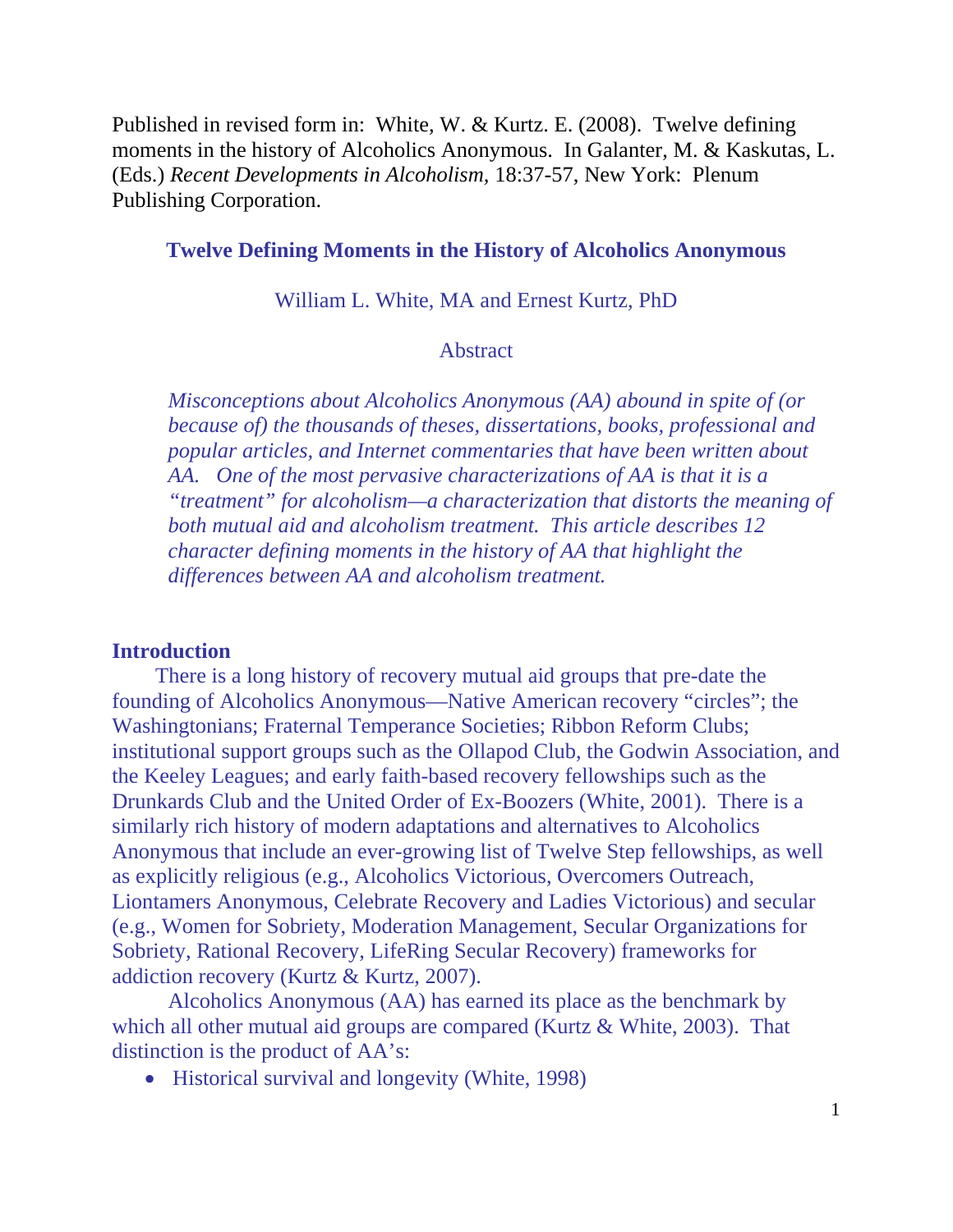- Growth (nearly 2 million members and more than 106,000 local groups)(Alcoholics Anonymous, 2007)
- Geographical dispersion and accessibility (150 countries)(Alcoholics Anonymous, 2007)
- Role in inspiring larger social reform movements (Johnson, 1973; Roizen, 1991)
- Influence on the modern treatment of alcoholism and other drug dependencies (White, 1998), and its
- Influence on the popular culture (Room, 1989, 1993).

 Because of its emergence as an enduring, international movement, AA has been subjected to a level of scrutiny beyond that of any of its predecessors or current rivals. In 1994, Pittman and Bishop published a bibliography of AA literature that listed more than 2,900 books, dissertations, theses and articles written on AA. Such attention, particularly scientific attention, has since increased, as has the literature of an AA backlash movement whose books/articles have spawned their own mini-industry (See the writings of Peele, Bufe, Ragge and Trimpey as illustrative examples) and Internet websites (e.g., [http://www.orange](http://www.orange-papers.org/orange-not_good.html)[papers.org/orange-not\\_good.html](http://www.orange-papers.org/orange-not_good.html),

[http://www.aadeprogramming.org/index\\_frames.html](http://www.aadeprogramming.org/index_frames.html)). Often responding to such public criticisms of AA are recently sobered and grateful alcoholics--the least qualified persons to speak about what AA is and is not, for given the value that AA places on humility and tolerance and its traditions of anonymity and noninvolvement in outside issues, the AA member who is the first to step into the limelight to defend AA is by definition the least qualified to do so.

 The ever-growing definitions of AA have reached a point where they tell us more about each author than about AA as an organization or a framework of alcoholism recovery (Miller & Kurtz, 1994). AA has been variably depicted as a society (Wilson, 1949), social movement (Room, 1993), culture of recovery (White, 1996), system of beliefs and speech event (Makela, et al, 1996); spiritual program (Miller & Kurtz, 1994), and a religious cult (Bufe, 1991). One of the most pervasive characterizations of AA is that of a "treatment" for alcoholism (Bebbington, 1976; Tournier, 1979; Emrick, 1989; Najavits, Crits-Christoph, & Dierberger, 2000; McGovern & Carroll, 2003).

 In 1994, psychologist William Miller and AA historian Ernest Kurtz, wrote a seminal article noting popular and professional misconceptions about AA. Using AA's own literature, Miller and Kurtz challenged these misconceptions.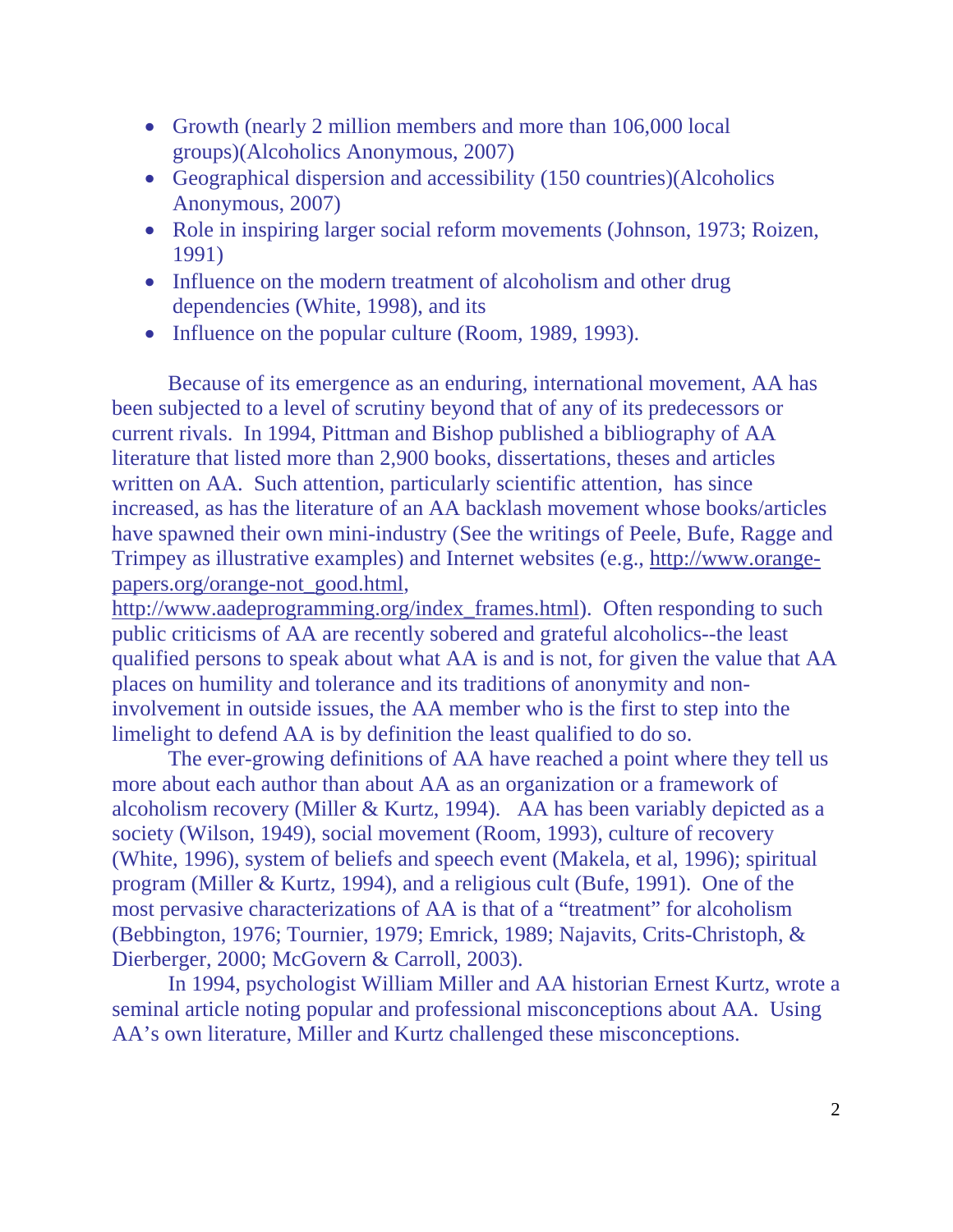*AA writings do not assert that: (1) there is only one form of alcoholism or alcohol problems; (2) moderate drinking is impossible for everyone with alcohol problems; (3) alcoholics should be labeled, confronted aggressively or coerced into treatment; (4) alcoholics are riddled with denial and other defense mechanisms; (5) alcoholism is a purely physical disorder; (6) alcoholism is hereditary; (7) there is only one way to recover; or (8) alcoholics are not responsible for their condition or their actions* (Miller & Kurtz, 1994, p. 165)

This chapter extends the work of Miller and Kurtz by using AA's own history to elucidate the essential character of AA. That historical evidence confirms that AA is not a treatment for alcoholism and that such a characterization distorts the nature of and diminishes the potential value of both AA and alcoholism treatment.

 There are moments in the lives of individuals, families, organizations and countries that can profoundly and permanently shape character and identity. Each of the following seminal events in the history of Alcoholics Anonymous offers a window of insight into those dimensions of character that separate AA from other recovery mutual aid groups and from professionally directed alcoholism treatment. Unless otherwise noted, the historical incidents described are drawn from four AA publications which will be subsequently referenced using their acronyms, *Alcoholics Anonymous Comes of Age (AACA)*, *'Pass It On': The Story of Bill Wilson and How the AA Message Reached the World (PIO)*, *Dr. Bob and the Good Oldtimers (DBGO*) and *Twelve Steps and Twelve Traditions* (TSTT), and Ernest Kurtz's scholarly study, *Not-God: A History of Alcoholics Anonymous*.

### **1. Jung's Refusal**

 In 1926, Rowland Hazard, a Yale graduate and prominent Rhode Island businessman, was treated for alcoholism by the renowned psychoanalyst Carl Jung (Bluhm, 2006). Following a relapse in 1927, Hazard requested further treatment from Jung. Jung refused this request on the grounds that Hazard had received the best of what psychiatric and medical science had to offer and that hope for future recovery would have to be found elsewhere. In this communication with Hazard, Jung added that the rabid appetite for alcohol had been quelled in some alcoholics through the medium of a powerful spiritual or religious experience. He suggested Hazard seek such an experience. That recommendation led to Hazard's subsequent involvement with the Christian evangelical Oxford Group. Sobered within the Oxford Group, Rowland Hazard began carrying his message of hope to other alcoholics. In November1934, Hazard carried such a message of hope to Ebby Thacher. On the verge of being sentenced to Windsor Prison, Thacher was instead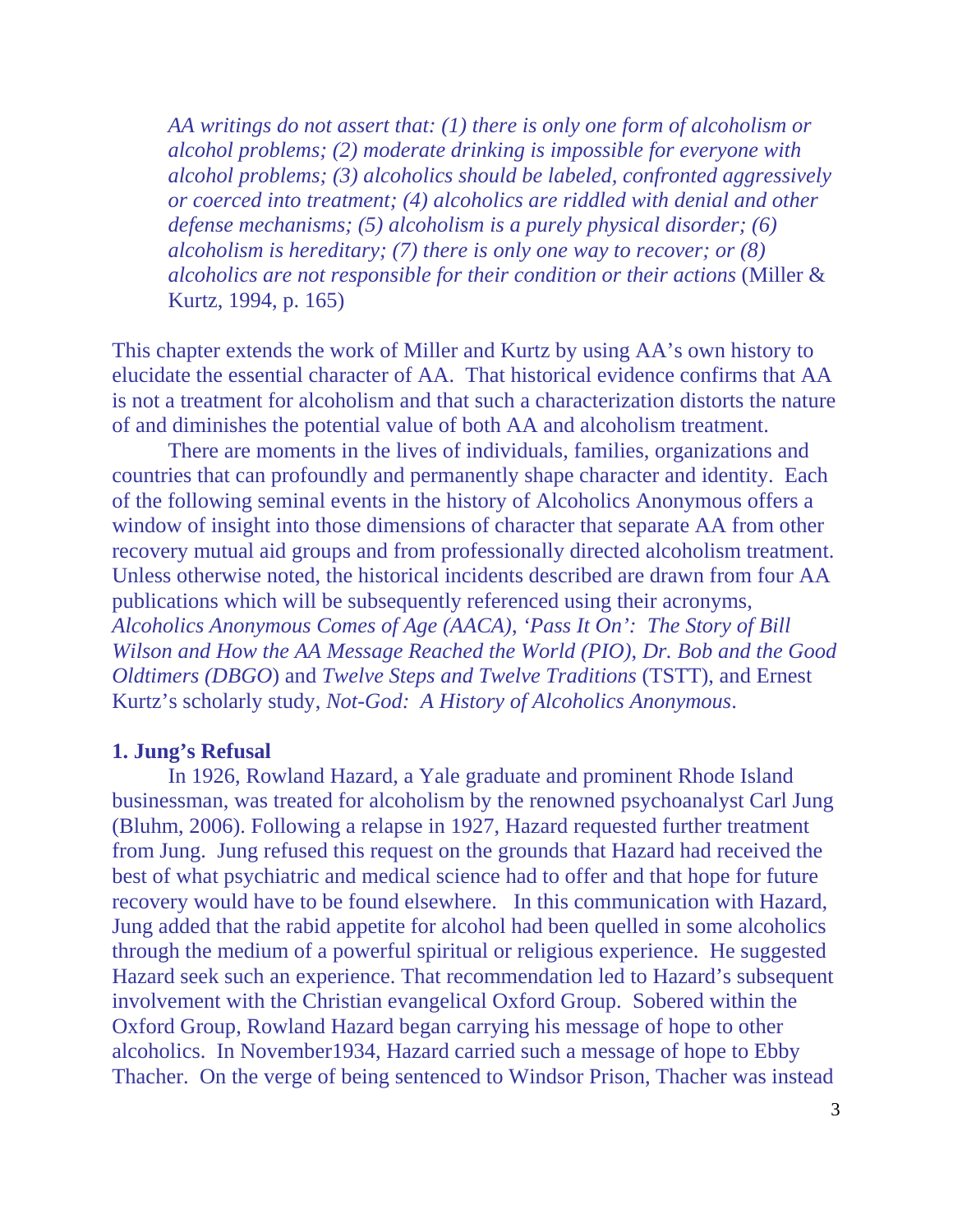released to Hazard's custody. In late November 1934, the newly sobered Thacher carried that same message of hope to his long-time friend Bill Wilson. Thacher's visits created no instantaneous conversion, but they did start a new "internal dialogue" that triggered a crisis in Wilson's drinking and served as a catalyst for the subsequent events that marked the founding of Alcoholics Anonymous (PIO, 1984, p. 115).

 The Jung-Hazard-Thacher-Wilson chain of interactions mark the earliest catalytic moments in the founding of Alcoholics Anonymous. Jung brought an affirmation of the limitations of professional assistance in recovery from alcoholism, and he added professional legitimacy to the transformative power of spiritual experience. The Hazard-Thacher-Wilson connections established the "kinship of common suffering" (one alcoholic sharing with another alcoholic) as the basic unit of interaction in the yet-to-be-born organization of AA (AACA, p. 59). Sociologist Frank Riesman (1965, 1990) later described the potential catalytic, self-healing effects of helping others as the "helper principle."

 The legitimacy of the helper in the Hazard-Thacher and Thacher-Wilson relationships came not from the kind of external authority that Jung and other service professionals possessed, but from "experiential knowledge" and "experiential expertise" (Borkman, 1976). Credential verification came not from a university registrar's office, but through a presentation and acceptance of one's own life story. Stanley Jackson (2001) recently noted of this "wounded healer" tradition: "They have established their credentials as persons who know first-hand about suffering, who have suffered and emerged from the experience stronger and wiser, and who have the capacity to serve others as healers of souls" (p. 6). The Hazard-Thacher-Wilson relationships were built on a foundation of moral equality, emotional authenticity and a profound level of mutual empathy and identification.

 The Hazard-Thacher-Wilson chain also offers the first evidence we have of the coming importance of story construction and storytelling in AA. AA's unique storytelling style was described as follows in 1939, "Our stories disclose in a general way what we used to be like, what happened, and what we are like now" (Alcoholics Anonymous, 1939, p. 70). What one offers in interactions within AA is not "feedback," "counseling," "treatment" or even "advice", but one's own "experience, strength and hope" couched in the form of story. Within AA, this distinctive style of interaction evolved into what Borkman (1999) has described as the "sharing circle"—an egalitarian exchange of life stories detailing the experiences of alcoholism and alcoholism recovery. Such storytelling was institutionalized as a form of spiritual communion within the fellowship of AA.

 As people in recovery assumed paid roles as alcoholism counselors and as this role became progressively professionalized, self-disclosure of their recovery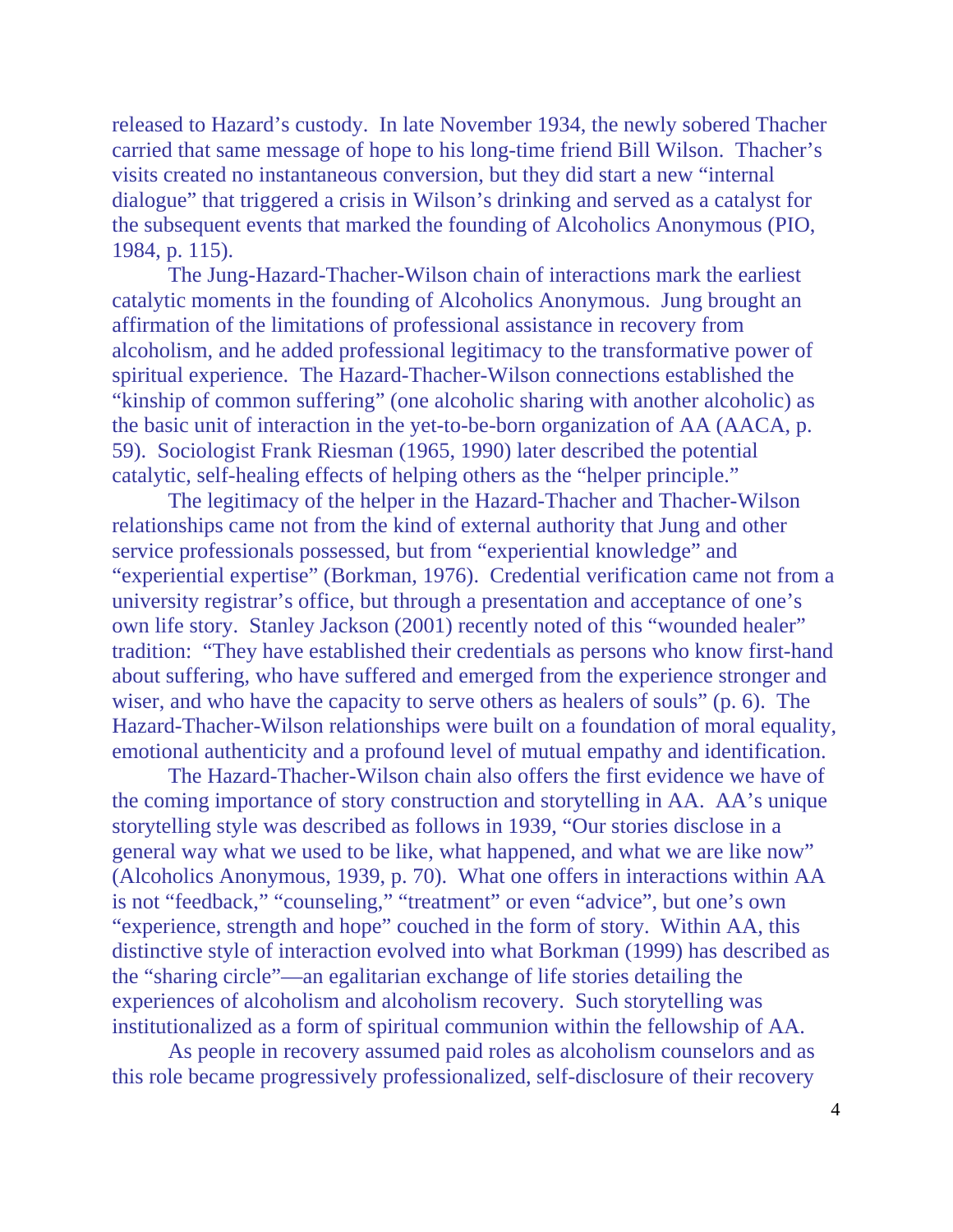status and their recovery stories became viewed as "unprofessional" and a sign of "poor boundary management" (White and Popovits, 2001). The differences in the relationship between counselor and the client in alcoholism treatment and the relationship between AA member and AA member, as well as the sponsor and sponsee relationship, was further widened when AA promulgated guidelines for AA members working in the alcoholism field (A.A. Guidelines…, ND). The attributes identified in these Guidelines that were seen as essential for working professionally in the alcoholism field were defined, not in terms of technical skill, but in terms of the ability to maintain clear role separation and in terms of such traits as faith, courage, self-discipline, humility, patience and tolerance.

# **2. A "Hot Flash" and Failed Evangelism**

 Following Ebby Thacher's visits, Bill Wilson's drinking reached another point of crisis and on December 11, 1934 he was re-hospitalized for detoxification at the Charles B. Towns Hospital in New York City. At age 39 and unbeknownst to him, Bill Wilson had taken the last drink of his life. A few days into this belladonna-facilitated detoxification, Wilson, a confirmed agnostic, underwent a profound spiritual experience in the aftermath of a deepening depression:

*The last vestige of my proud obstinacy was crushed. All at once I found myself crying out, "If there is a God, let Him Show Himself! I am ready to do anything, anything!" Suddenly the room lit up with a great white light. I was caught up into an ecstasy which there are no words to describe.... And then it burst upon me that I was a free man.....All about me there was a wonderful feeling of Presence, and I thought to myself, "So this is the God of the Preachers!" (Alcoholics Anonymous, 1957).* 

Later questioning whether he was losing his sanity, Wilson described the experience to his physician, Dr. William Silkworth. Silkworth, known in AA folklore as "the little doctor who loved drunks," framed the event as a potential conversion experience.

*No. Bill, you are not hallucinating. Whatever you got, you had better hang on to; it is so much better than what you had only an hour ago. (AACA, 1957, p. 13)* 

What easily could have been understood as an organic psychosis or a toxic side effect of medication was instead interpreted by Silkworth as a potentially lifetransforming spiritual experience.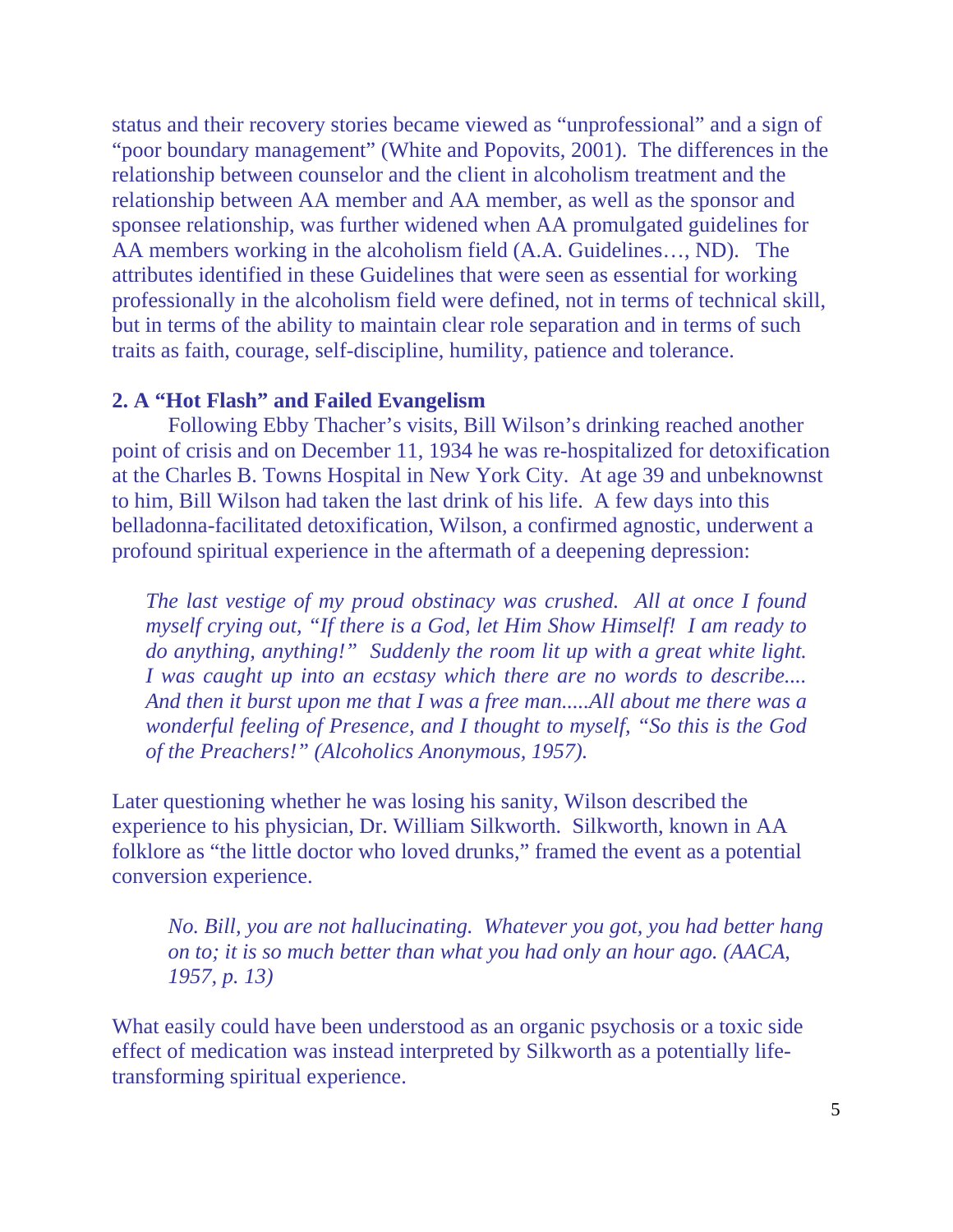Bill Wilson's "Hot Flash" as it came to be known within AA—drawn from a popular phrase used in the mid-twentieth century to convey a sudden idea of great value or a life-changing event or experience--is important in several ways in the larger story of AA. It further validated that medical care for alcoholism was necessary but in itself insufficient (a fact confirmed by Wilson's prior hospitalizations), and that spiritual experience could open a pathway to long-term recovery. Wilson's experience at Towns' Hospital established early in AA history the potential for what psychologists today describe as "quantum" or "transformational" change—a sobering personal transformation in identity and character that is unplanned, vivid, positive and permanent (Miller & C'de Baca, 2001; White, 2004). Dr. Silkworth's response to Wilson's transformational change experience also underscored the limits of medical/psychiatric treatment and, like Jung's earlier response, set a precedent for professional humility and respect for the potential role of spirituality in alcoholism recovery.

 In the months following his discharge, Bill Wilson tried to sober up the world, but the drunks at the Towns Hospital and Calvary mission to whom he described his Hot Flash were uniformly unimpressed and unmoved. Wilson eventually discovered that others would achieve successful recovery through a quite different process. This imbedded the idea of the varieties of recovery experience within AA's earliest history and led Wilson to later affirm that "the roads to recovery are many" (Wilson, 1944). The distinctions between and legitimacy of a climactic "spiritual experience" and a slower process of "spiritual awakening" were judged to be important enough to later discuss in a special appendix of the book *Alcoholics Anonymous*.

 Bill Wilson himself soon discovered on a visit to Akron, Ohio that undergoing a profound spiritual experience does not automatically silence the siren call of the bottle.

#### **3. Panic at the Mayflower Hotel**

 In May 1935, Bill Wilson, demoralized at the end of a failed business trip, found himself in the lobby of the Mayflower Hotel fearing that he might take a drink and destroy his hard-earned sobriety. His sense of what he needed to prevent his return to drinking was not to reach out to a professional, but to find another alcoholic with whom he could talk. A series of phone calls led him to Dr. Robert Holbrook Smith who was at that time struggling with his own alcoholism. Their growing friendship, mutual support and vision of helping other alcoholics marked the formal ignition of AA as a social movement. The date of Dr. Bob Smith's last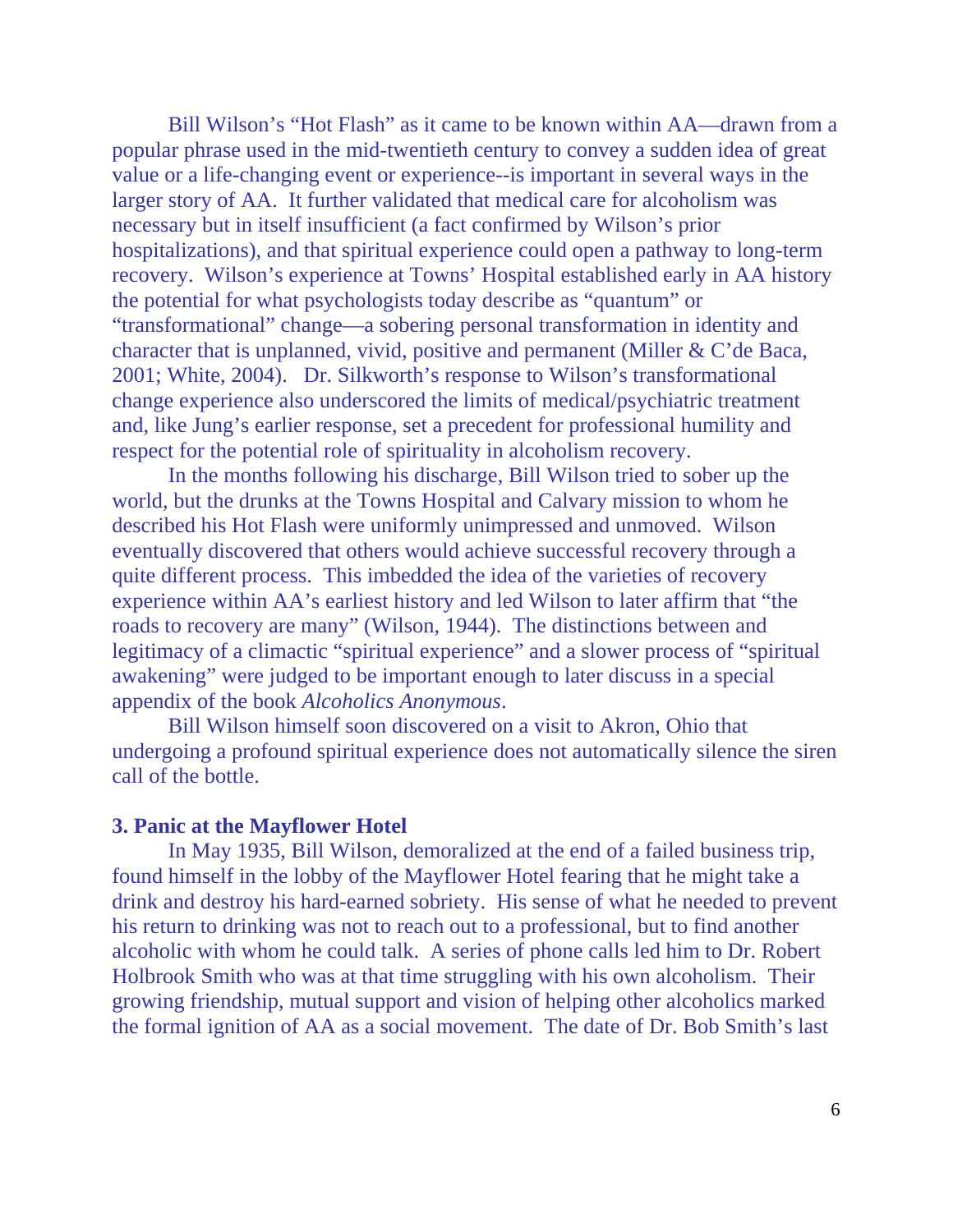drink in June of [1](#page-6-0)935 is celebrated as AA's founding date.<sup>1</sup> Soon after that last drink, Bill Wilson and Dr. Bob Smith began the search for AA number three.

 The mutual discovery that Bill Wilson and Dr. Bob Smith could achieve together what they had failed to achieve alone became the glue that held AA together. The discovery that the gift of sobriety could only be retained by giving it to others rose to consciousness in these earliest days of AA. The call from the Mayflower Hotel was the first incident in AA history in which an alcoholic picked up a telephone rather than a drink, affirming the potential of replacing dependence upon a drug with interdependence between members of a recovering community. This event also set the basic relationship within AA as one in which no member could claim moral superiority over another.

 There are several aspects of this early encounter that distinguish it from other relationships intended to help the alcoholic. Facing the most severe test of his early sobriety, Wilson sensed that he needed, not professional counseling, but the communion that comes from shared experience and mutual vulnerability. The Wilson-Smith relationship was voluntary as opposed to coerced, reciprocal (service to others as service to self) as opposed to fiduciary (one party having obligation to care for the other), sustained as opposed to transient, personal as opposed to paid, and free of even a whisper of contempt. An event in New York soon threatened the future of these critical characteristics.

### **4. Professionalism: AA's First Temptation**

 $\overline{a}$ 

 By late 1936, fledgling groups of recovered alcoholics were meeting within the larger framework of the Oxford Group in Akron, Ohio and the New York City area. Bill Wilson was staying sober and laboring full time to spread what would become the AA movement, but a crisis was brewing in terms of the poverty in which he and his wife Lois were living. It was in this circumstance that Charles B. Towns, owner of the Towns Hospital where Wilson had repeatedly been treated and whose corridors he now roamed trolling for drunks who might be interested in his nascent program, offered Wilson paid employment at the hospital as a "lay alcoholism therapist." Wilson's first instinct was that this was the perfect solution to his financial straits and his desire to work full time to spread this new message of hope to alcoholics. There was after all a precedent for this lay alcoholism psychotherapy role. Towns' offer to Bill Wilson was preceded by a tradition of distinguished lay therapists in the alcoholism arena that included Courtenay Baylor, Francis Chambers, and, most importantly, Richard Peabody whose book,

<span id="page-6-0"></span> $1$  That date has been celebrated on June 10, but recent historical research suggests the date of Dr. Bob Smith's last drink was probably June 17, 1935 (White & Merton M., 2006).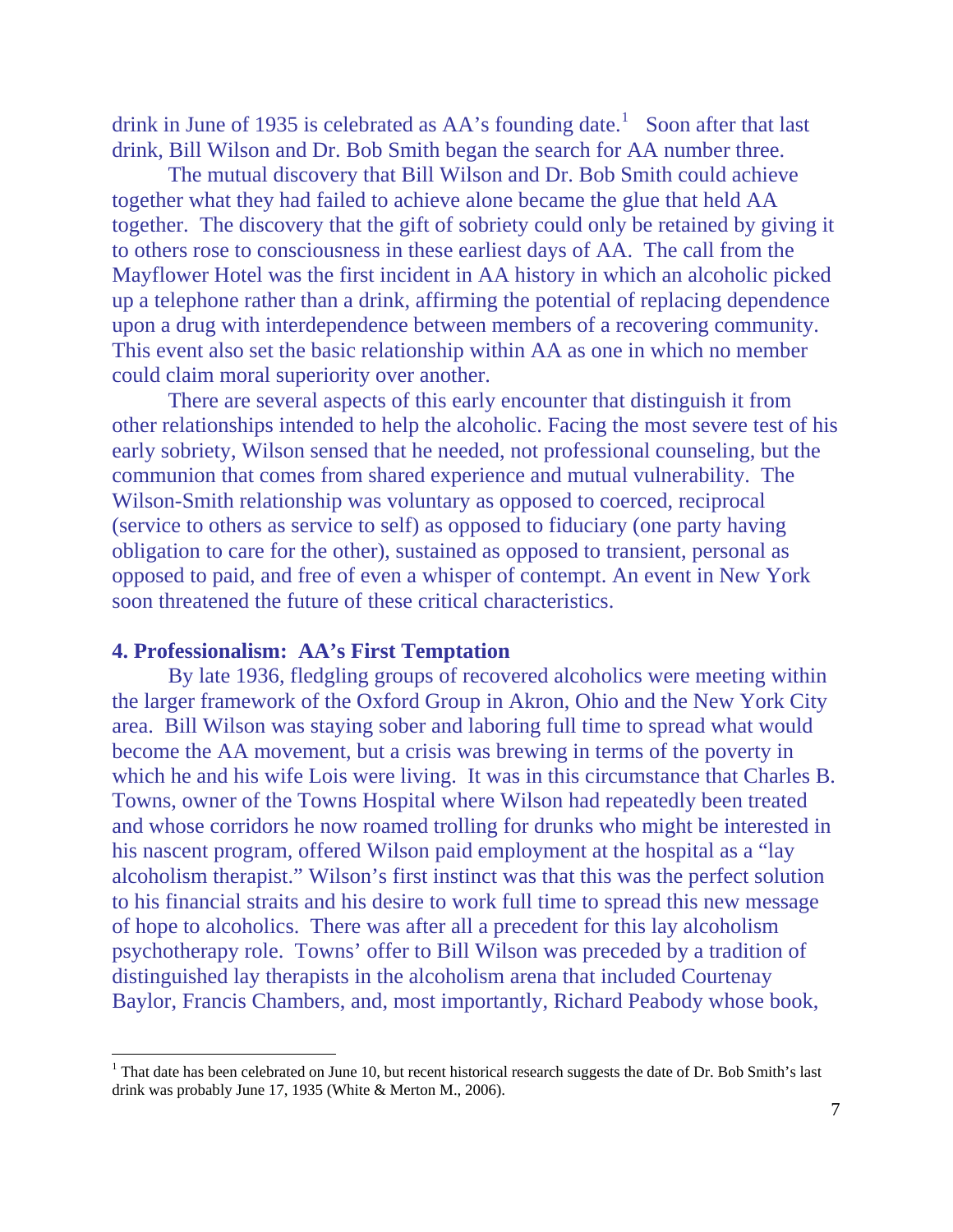*The Common Sense of Drinking*, was currently popular. Bill Wilson could have easily become part of this growing network of lay therapists.

 The response of his fellow recovering alcoholics to Bill Wilson's employment opportunity marked one of the first examples of what would come to be called "group conscience" in Alcoholics Anonymous. The group rejected the idea on the grounds that their emerging fellowship could be hurt by tying itself to a hospital and that Bill's accepting a paid position could destroy this fledgling community of recovered alcoholics. "Why should we do for nothing what you'd be getting paid for? We'd all be drunk in no time"(PIO, 1984, p. 177). Eventually convinced of the wisdom of what he was hearing, Wilson turned down the Towns' offer. In that act, even before the young fellowship had found its own name, Alcoholics Anonymous escaped its first temptations: professionalism and the potential use of AA by an AA member for personal financial gain. By defining itself as a spiritual program, the fellowship declared that its most essential elements were not for sale. In retrospect, one can only speculate on what might have happened had Bill Wilson accepted the proffered patronage of Charles Towns and his hospital.

 By the end of 1937, the fellowship had 40 sober members. At this point, one man seeking entrance tested its character and indeed its very soul.

# **5. Who can be an AA member?**

In 1937, a man approached the numerically larger Akron group to inquire about possible membership. He ended his appeal with the following words,

*But will you let me join your group? Since I am the victim of another addiction even worse stigmatized than alcoholism, you may not want me among you. Or will you?* 

(TSTT, 1981, p. 142).

The question of inclusion was not whether this man was an alcoholic. It was that he was homosexual. In the social climate of the late 1930s, this question set the group conscience of to boiling. Initial concerns were raised about how this could bring disgrace to the fellowship and keep some people from seeking its help. There was precedent for such exclusion. Some nineteenth century recovery mutual aid societies developed membership criteria that excluded all but "reputable drunkards" (White, 1998). An emerging AA was on the verge of just such a decision. Bill Wilson later explained how the deadlock was broken.

*And finally the day of resolution came. A bunch of us were sitting in Dr. Bob's living room, arguing. What to do? Where upon dear old Bob looked around, and blandly said, 'Isn't it time folks to ask ourselves, "What would*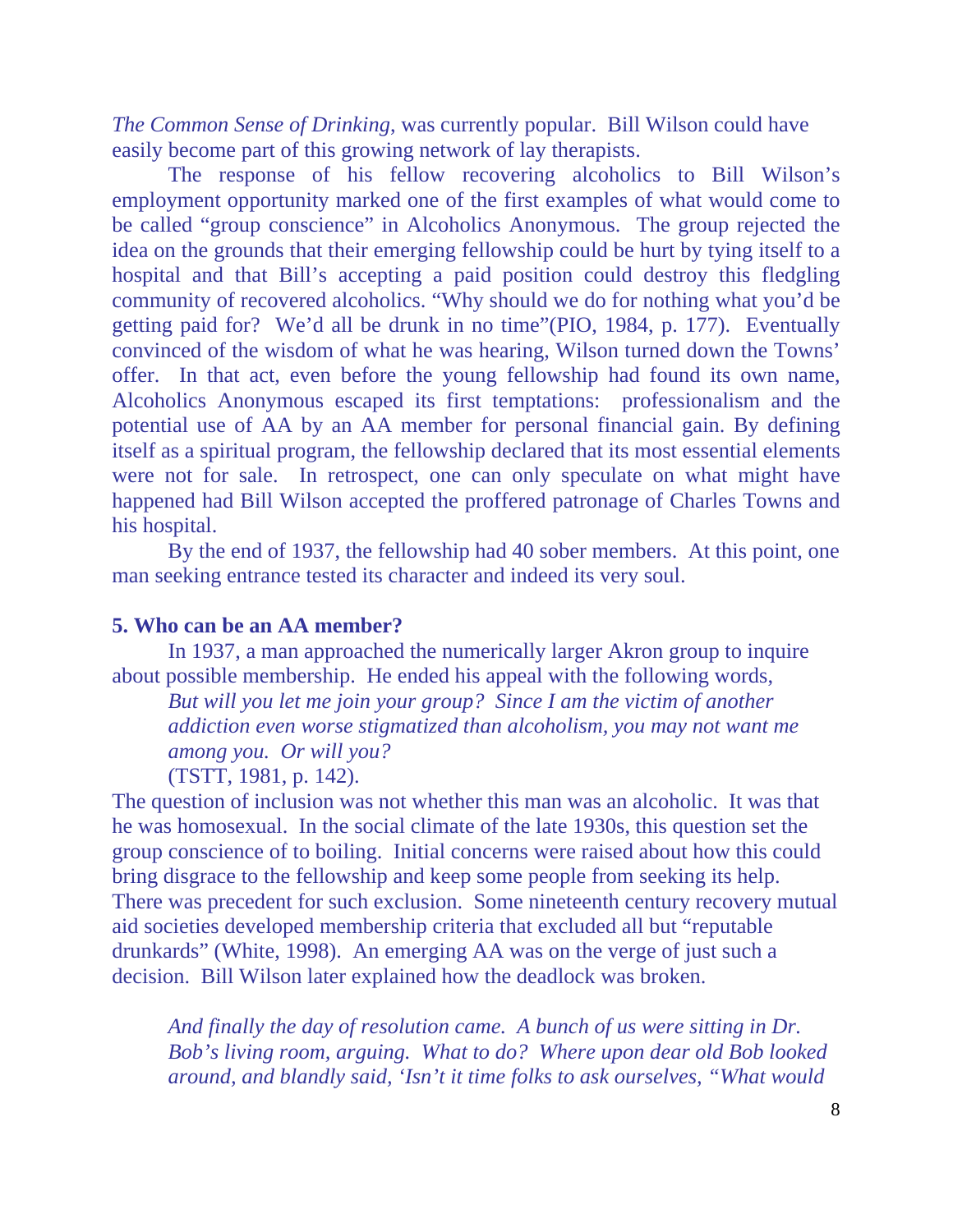*the Master do in a situation like this?" Would he turn this man away? And that was the beginning of the AA tradition that any man who has a drinking problem is a member of AA if he says so, not whether we say so*. (Borden, 2007, p. 18).

 When AA experienced rapid growth in early 1940s and before the Twelve Traditions had been created to govern its organizational life, it was not unusual for local groups to develop all manner of membership criteria and even to blackball some seeking membership (White, 1998; Wally P., 1995).

*So beggars, tramps, asylum inmates, prisoners, queers, plain crackpots, and fallen women were definitely out. Yes sir, we'd cater only to pure and respectable alcoholics! Any others would surely destroy us….We built a fine mesh fence around A.A.* (TSATD, 1952, p. 140).

As groups began to communicate with each other, it became clear that, "If all those rules had been in effect everywhere, nobody could have possibly joined AA…" (TSTT, 1952, p. 140). The 1937 Akron principle prevailed and was later codified in AA's Third Tradition. The phrase "honest desire to stop drinking" in the original 1939 statement of AA's singular membership requirement was simplified in 1949 to "desire to stop drinking" to assure inclusiveness.

 This milestone marks an important contrast between AA and alcoholism treatment organizations. Where the latter would evolve elaborate admission criteria that served as exclusion as well as inclusion criteria and the practice of administratively discharging clients who lacked sufficient motivation or drank following their admission, AA's threshold of engagement was simple but nonnegotiable. No one within or outside AA had the authority to bar entrance to AA or throw someone out of AA as long as a single criteria was present: a desire to stop drinking.

#### **6. A Rich Man's Warning about Money**

Bill Wilson's decision not to accept the offer of employment at Towns Hospital did not quell his larger vision of AA missionaries and AA hospitals—a vision that continued to propel his search for philanthropic funds to support a growing AA. The quest for financial support led in February 1938 to a meeting with the staff of John D. Rockefeller, Jr. Rockefeller was widely known for his philanthropy and his support for other projects that had sought to address alcoholrelated problems. After reviewing AA's past work and future plans and the recommendation of his staff to provide \$50,000 in funding to AA, Rockefeller expressed his fear that money might harm this quite remarkable movement (Kurtz,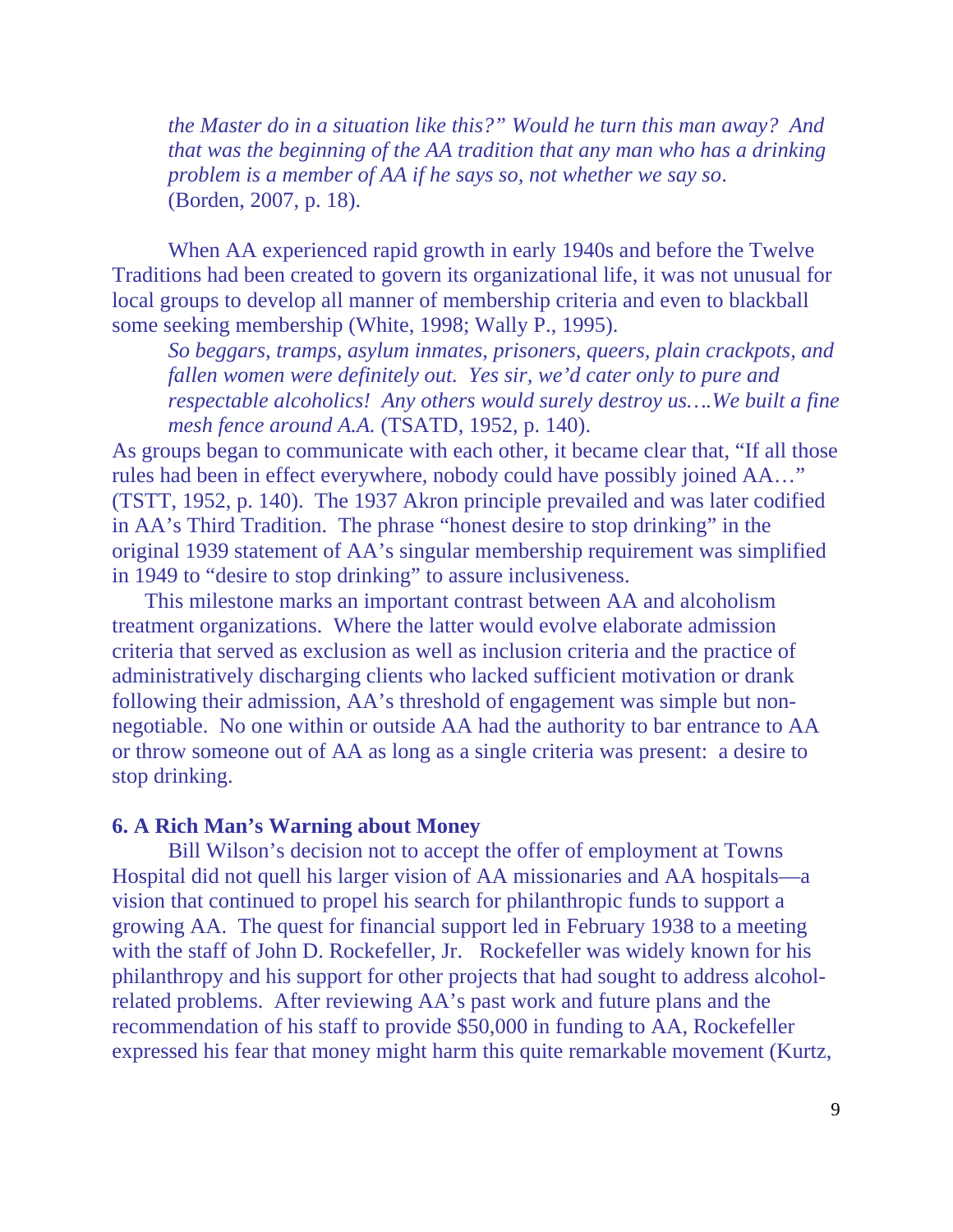1991). Rockefeller's hesitance was his concern that material assets could corrupt the spiritual nature of the rising AA movement.

 Rather than provide the requested \$50,000, Rockefeller placed \$5,000 in the treasury of Riverside Church to provide temporary financial support for Dr. Bob Smith and Bill Wilson. Today, one could only speculate how receipt of \$50,000 in 1938 (the equivalent of over \$600,000 today http://www.westegg.com/inflation) would have shaped the subsequent organization and core values of AA as well as its historical fate. AA might have easily morphed into just one more service agency if such funding would have necessitated a board of directors, a paid director, a paid service staff, the inimitable policy and procedures manuals and financial/service reporting systems and future licensing and accreditation processes. AA co-founders later reflected that Rockefeller's refusal had saved them from themselves. The fellowship's pledge of corporate poverty is in marked contrast to a multi-billion dollar addiction treatment industry and the pressure addiction treatment organizations experience to maintain and increase their revenues.

### **7. The Split from the Oxford Group**

 Between 1935 and 1937, the growing number of sobered alcoholics (the "alcoholic squadron") that constituted AA's first generation continued to meet within the larger framework of the Oxford Group (OG), but there was strain in the relationship between alcoholic and non-alcoholic OG members, particularly in New York City. Bill Wilson was criticized for his pre-occupation with alcoholics, and alcoholics at the OG-affiliated Calvary Mission were discouraged from attending meetings at Bill Wilson's Clinton Street home. Wilson would later say of this tension, "The Oxford group wanted to save the world, and I only wanted to save drunks" (Kurtz, 1991, p. 44). Differences in their central missions, core beliefs and meeting rituals eventually led to a split between the OG and AA. That split occurred in New York in 1937 and in Ohio in 1939, but a distinct AA identity did not gel until 1939. The first meeting independent of the OG that called itself Alcoholics Anonymous occurred in Cleveland on May 18, 1939.

 The departure from the OG was another critical milestone in AA history for several reasons. First, the split affirmed that whatever this new group was, it was not a religion, nor did it have any religious affiliation: "We are not allied with any particular faith, sect or denomination, nor do we oppose anyone." (Alcoholics Anonymous, 1939, p. viii). This transition opened the doors of entry to AA to future generations of alcoholics of multiple faiths and of no faith. Second, in breaking with the OG, AA emancipated spirituality from its religious roots in a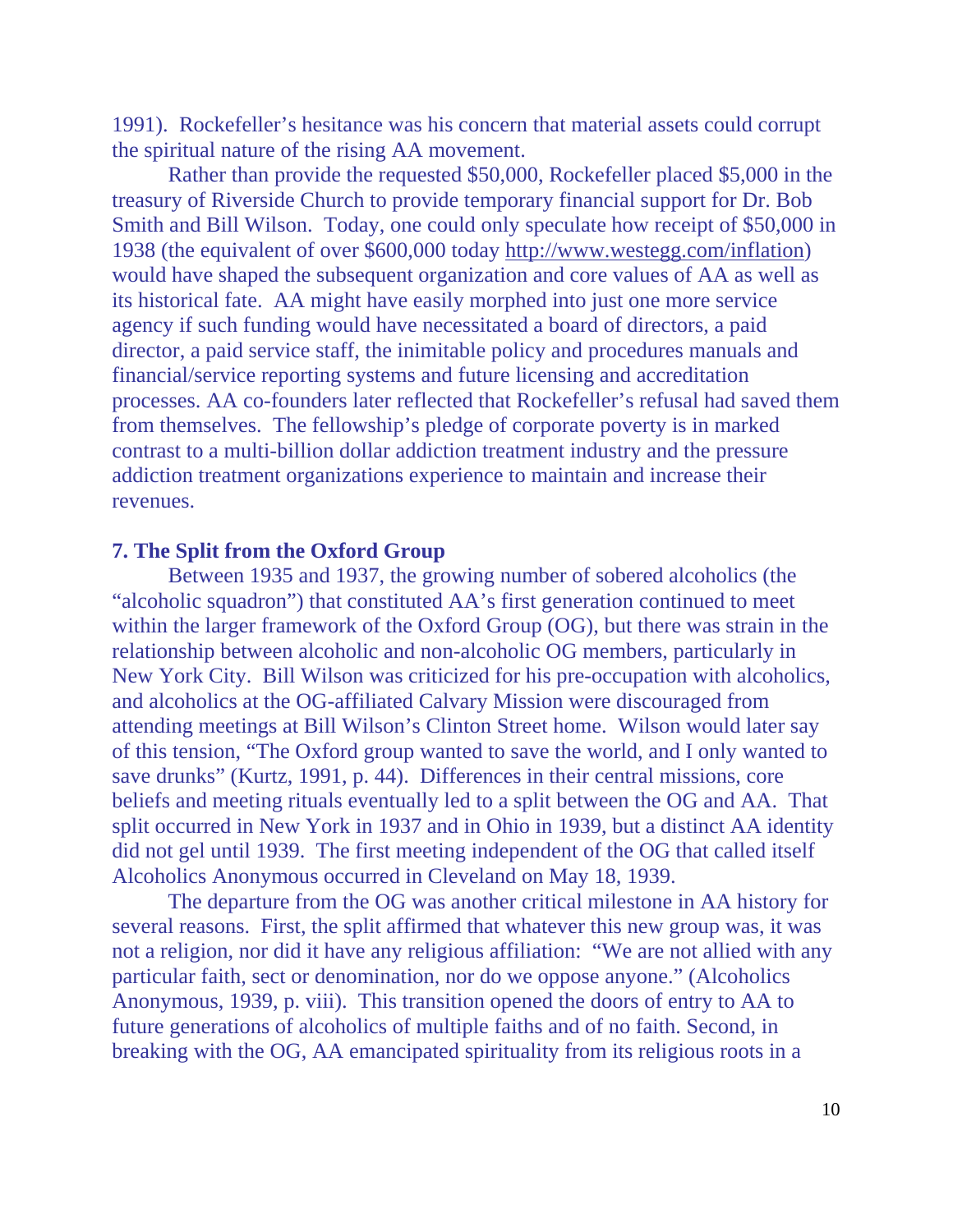manner later self-characterized as "spiritual but not religious." AA forged what it was, in part by figuring out, via group conscience, what it was not.

 The centrality of spirituality is a distinct feature of AA. Alcoholism treatment institutions and practitioners may talk about the role of spirituality in alcoholism recovery, but few would claim that spirituality is the core of their approach to treatment. AA unashamedly claims just that. That stance separated AA from alcoholism treatment and from later explicitly religious and explicitly secular recovery mutual aid societies.

### **8. "Here are the steps we took…"**

 Plans for a book describing their program of recovery proceeded in tandem with the growth of sober members. As AA separated from the OG, its members articulated six principles adapted from the OG that had guided their recoveries:

*1. We admitted that we were licked, that we were powerless over alcohol.* 

*2. We made a moral inventory of our defects or sins.* 

*3. We confessed or shared our shortcomings with another person in confidence.* 

*4. We made restitution to all those we had harmed by our drinking.* 

*5. We tried to help other alcoholics, with no thought of reward in money or prestige.* 

 *6. We prayed to whatever God we thought there was for power to practice these precepts.. (*AACA, 1957, p. 160)

In December 1938, Bill Wilson expanded these six principles to twelve steps that reflected the experience of AA's earliest members. These steps were included in the crucial fifth chapter of what came to be known as AA's "Big Book." Refinements resulting from group discussions were made in the wording of the steps and a prologue was later added that stated, "Here are the steps we took, which are suggested as a program of recovery" (Alcoholics Anonymous, 1939, p. 71)

 The codification of the AA program in book form was a central vehicle for the diffusion of AA and the crucial means of maintaining the integrity of the AA program as Alcoholics Anonymous experienced explosive growth in the years following the book's publication. The decision that the fellowship would publish its own materials also heightened its organizational autonomy and generated a substantial portion of the income that would support its central service structures. A critical examination of AA's Twelve Steps further underscores the differences between AA and the professional treatment of alcoholism.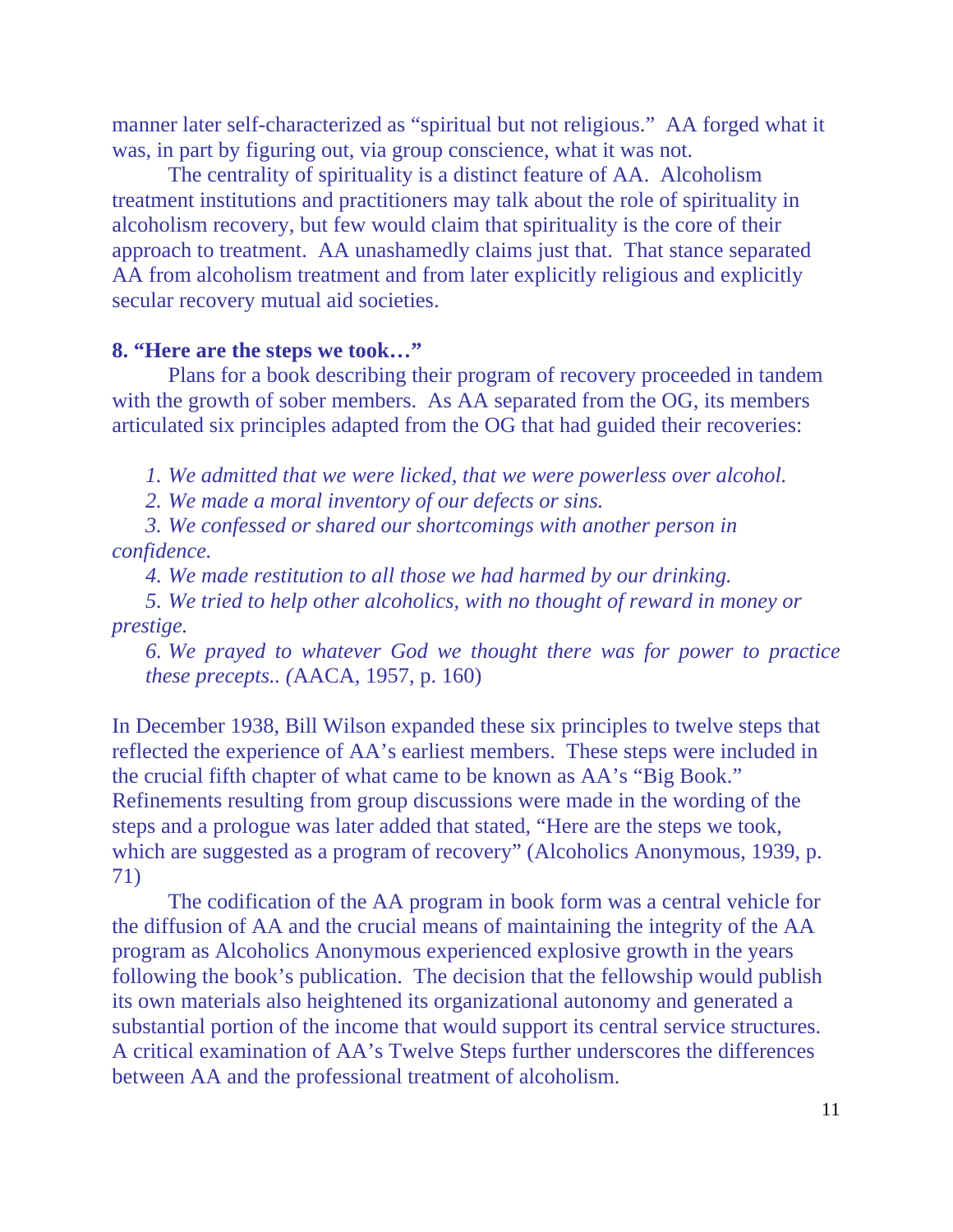Professional treatments for alcoholism purport to be theory-grounded, science-based, professionally delivered and supervised, and externally accountable (to a variety of regulatory and funding bodies). AA's Steps and the larger body of literature in which they are imbedded have little to say about alcoholism, its etiological roots or its treatment. The steps and all other AA literature focus instead on the experience of the alcoholic. What statements that can be found on the etiology of alcoholism and on alcoholism recovery depict alcoholism as a malady of spirit and character (e.g. "self-centeredness"; "self-will run riot") and its resolution as a spiritual rather than medical or psychological process (Kurtz, 2002). Alcoholics Anonymous makes no claim to scientific truth; it claims only the lessons of collective experience. AA's Steps are not intervention protocol performed by and supervised by professionals, but actions taken by members who are achieving the goals of sobriety and serenity. The "we" and "our" in AA's steps refer not to a relationship between a therapist and a client, but relationships within a community of recovering people. Where the centerpiece of treatment is made up of clinical protocol and the professionals who deliver it, the centerpiece of AA is the shared experiences of and interpersonal relationships between its members as they seek resources within and beyond themselves to quell the appetite for alcohol.

 AA's steps focus not on treatment offered by others, but on the actions taken by alcoholics that have resulted in successful recoveries. Treatment, in the alcoholism context, is what a professional administers to an alcoholic. Recovery, in this same context, is what the alcoholic experiences on his or her way to health and wholeness. The relational context of the Steps is not one of professional therapy, but one of mutual support. The actions suggested in the Steps are ones taken not in the context of professional treatment, but in the context of membership in a community of shared experience.

#### **9. Growing Pains**

 The speedy decline of the Washingtonians following their rapid growth to more than 400,000 members in the early 1840s confirmed the dangers posed by the sudden growth of recovery mutual aid societies (White, 1998). Alcoholics Anonymous experienced both local and national surges in membership in the 1940s. This growth was generated in great part by early media coverage: a September 1939 article on AA in *Liberty Magazine,* a series of *Cleveland Plain Dealer* (in October and November) of that same year, and newspaper sports page coverage of the spring 1940 announcement that the Cleveland Indians star catcher had joined AA. This early visibility was followed by a *Saturday Evening Post* article in March 1941 that led AA's membership to grow from 2000 members to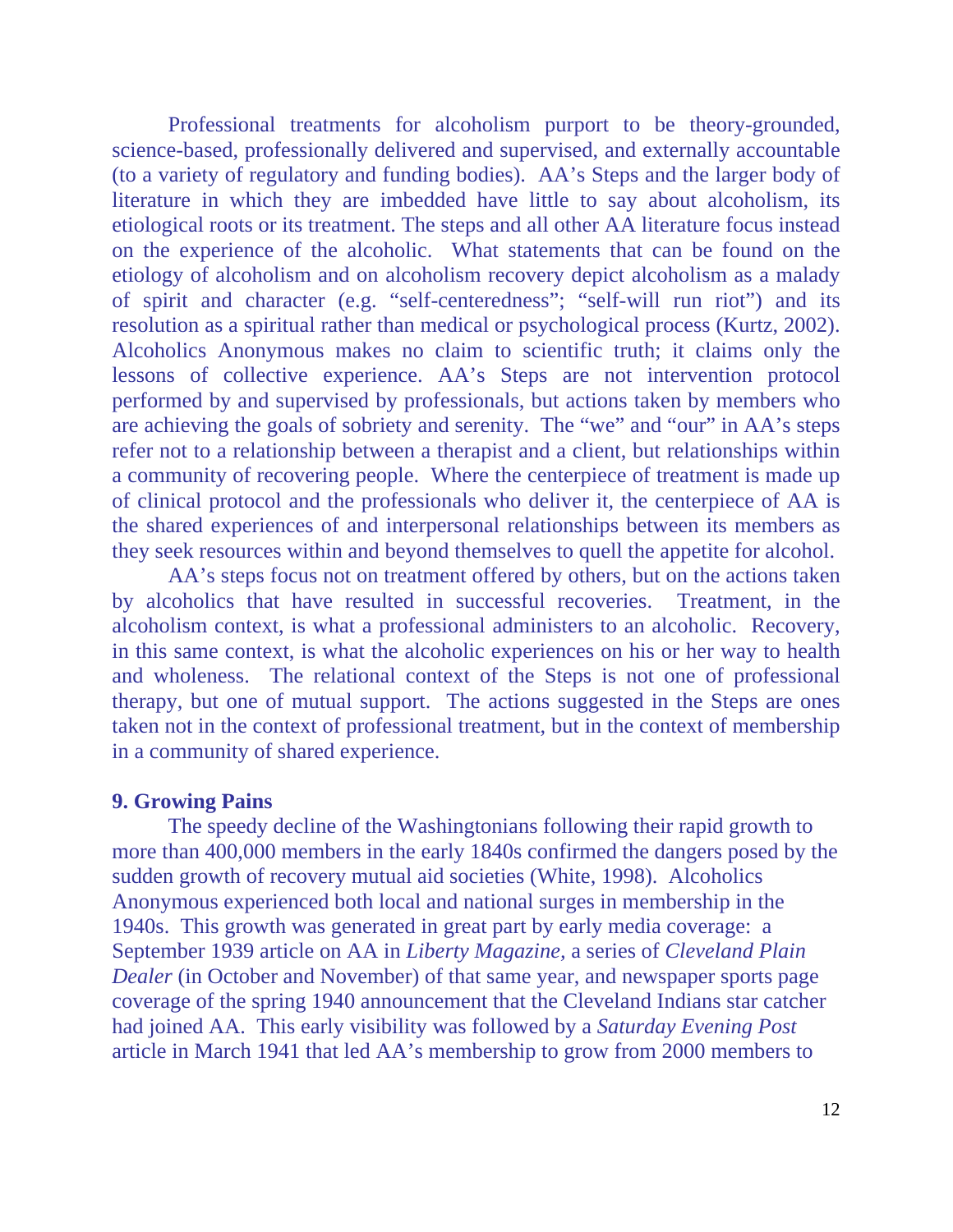8000 members in that year alone. AA learned several lessons during this first period of dramatic growth.

 The calls coming into AA in Cleveland were so great that members with minimal sobriety time were asked to make Twelve Step calls. When both the newly sobered and their new recruits stayed sober, Alcoholics Anonymous learned that its message could be conveyed by very imperfect messengers. AA also learned that it could grow by expansion or by at times a more conflictual cell division. The inevitable personality tensions that emerged during the rapid induction of new members spawned new meetings and triggered the adage, "The only things required to start a new AA meeting are a resentment and a coffee pot."

 Early AA members found creative ways to reach alcoholics in communities that did not yet have local meetings. Letter writing and visits by AA members who traveled as part of their jobs were particularly relied upon to reach those in need. The dissemination of the book, *Alcoholics Anonymous*, played a pivotal role in spreading AA's message. A unique approach to inducting new members (sponsorship) also emerged in Cleveland and was rapidly diffused throughout AA. By 1944, Alcoholics Anonymous had learned that as an organization it could survive rapid growth and in the process began to see itself as a movement that could spread throughout America and beyond. AA's self-awareness as a growing social movement heightened the difference between AA and professional treatment, but the question remained whether AA would need a paid professional class and special institutions to support this growing movement.

## **10. AA and the Business of Alcoholism Treatment**

 Alcoholics Anonymous faced a critical challenge in the late 1930s and early 1940s. Most alcoholics reaching out to it were in late stages of alcoholism. Alcoholics in such a state could and did die from alcohol withdrawal. Yet helping professionals generally eschewed work with alcoholics, and many hospitals had morality clauses that refused admission to alcoholics. These were the conditions that contributed to Bill Wilson's early vision of AA missionaries and AA hospitals. Rockefeller's refusal to provide \$50,000 to AA tempered but did not eliminate this vision. AA members who were part of the medical profession (e.g., Dr. Bob Smith in Akron and Teddy R. in New York City) had helped open alcoholism treatment units in local hospitals, and AA committees were organizing alcoholism services in what has been described as the *Knickerbocker Paradox*. At the Knickerbocker Hospital in New York City, AA members remodeled a newly opened alcoholism unit. AA members had admitting privileges and visited patients daily in the unit. Patients were only discharged to AA sponsors. And yet local AA declared that AA had no official role in Knickerbocker's alcoholism treatment unit—developing a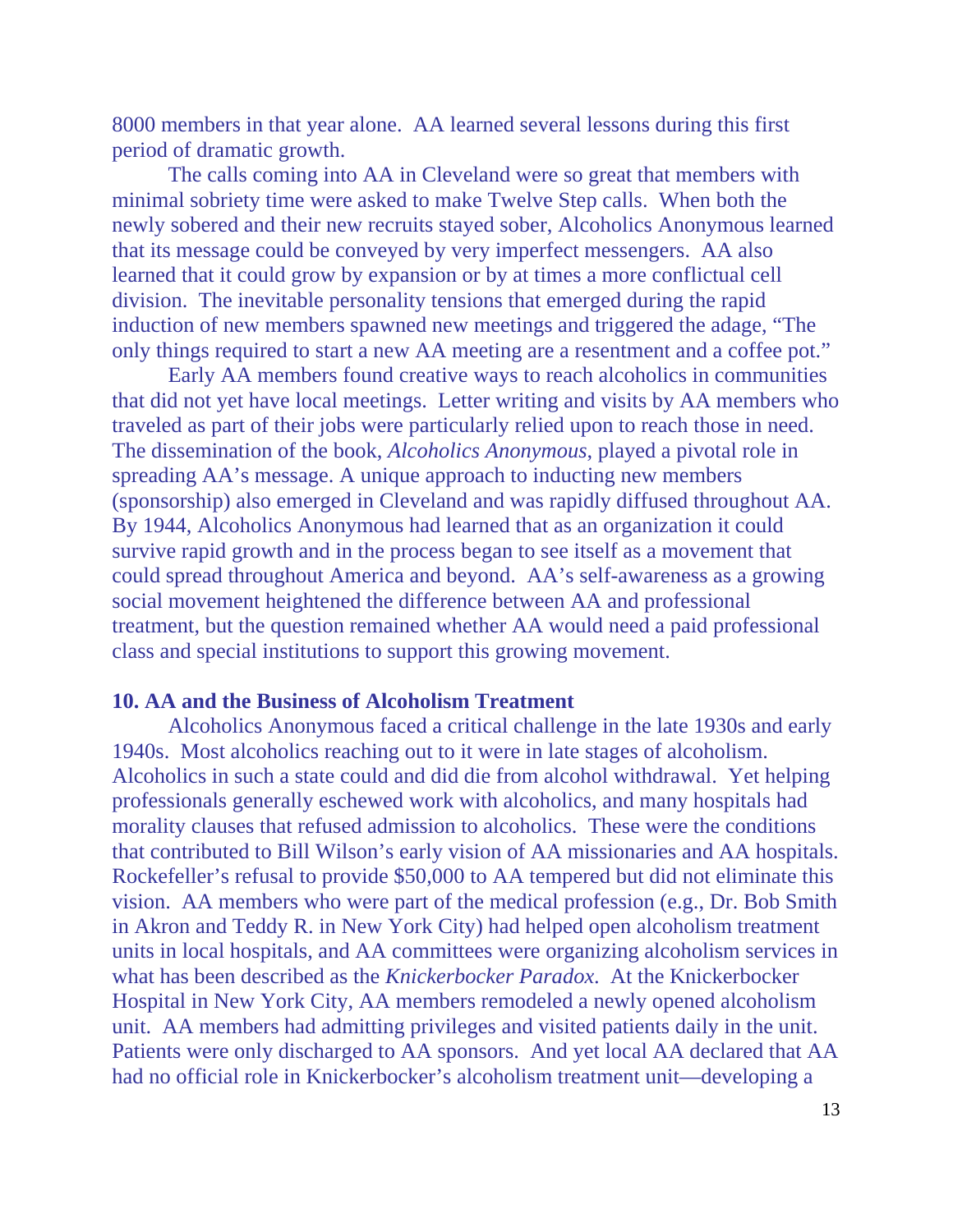clear distinction between what was done by AA as an institution and what was done by AA members either individually or collectively (White, 1998).

 The closest AA itself came to owning and operating a hospital for the treatment of alcoholism was in Cleveland in the early 1940s. Several occurrences moved AA members to abort this effort, including the sudden illness of the individual raising funds for the project, but in the end it was the AA's group conscience that ended the vision of paid AA missionaries and AA hospitals. After the collapse of the Cleveland project, AA's position on such outside projects hardened. As one AA trustee declared, "Better do one thing supremely well than two things badly" (Quoted in White, 1998, p. 164). This position was soon expanded:

 *Neither A.A. as a whole nor any A.A. Group ought to enter any other activity than straight A.A. As groups, we cannot endorse, finance or form an alliance with any other cause, however good…. But, if these projects are constructive and non-controversial in character, A.A. members are free to engage in them without criticism if they act as individuals only, and are careful of the A.A. name (Dangers in Linking A.A…., 1947).* 

What emerged within AA was an understanding that Alcoholics Anonymous was not a treatment for alcoholism and that treatment for alcoholism was an outside endeavor to which AA should not be formally linked. The view of the distinction between AA and treatment became most clear in a crisis at High Watch Farm.

 As noted earlier, many AA members acting as individuals helped establish hospital-based alcoholism treatment units and volunteered or were employed in such units. AA members were also involved in non-hospital settings that provided post-detoxification rehabilitation—places referred to as "AA farms" or "AA retreats" until AA objected to such designation. High Watch Farm was a retreat in Kent, Connecticut where, beginning in 1940, AA members could initiate or strengthen their recovery from alcoholism. A small board of AA members, including Bill Wilson and Marty Mann, oversaw the management of High Watch. Daily operations were directed by Ray C., who provided a structured program of lectures, assigned reading, meditation and AA meetings. But Ray C. was a psychologist and the spiritually-grounded philosophy of the High Watch soon drifted from AA immersion to an increasingly psychological approach, leading to tension between the manager and the board (Harbaugh, 1995). This conflict eventually led to the resignation of Marty Mann from the board. Her resignation letter offers a window into the growing distinction between AA and treatment in the 1940s.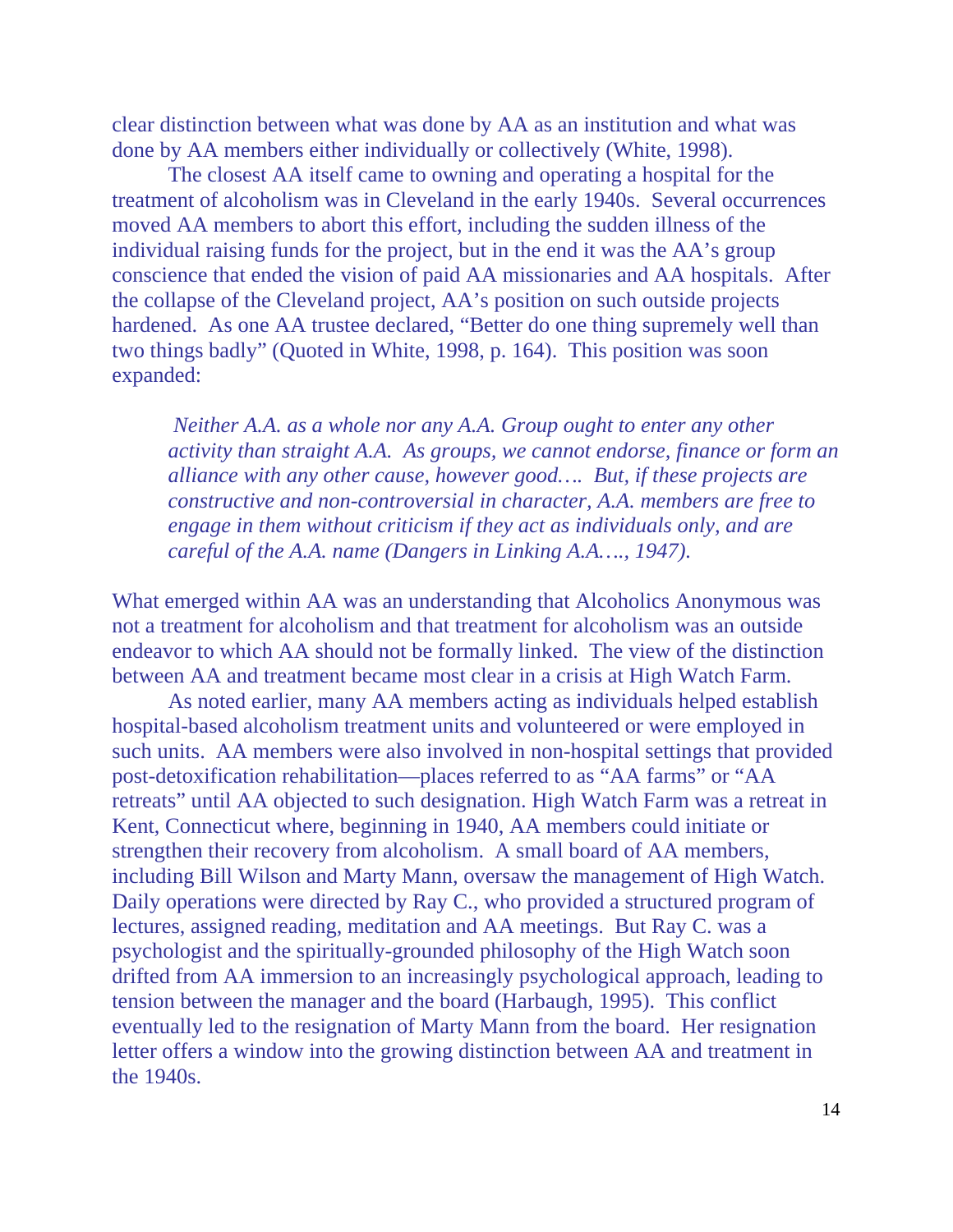*At Blythewood, a particular method of treatment, psychiatry, was used by one man, Dr. Tiebout, to help me get well. At the Farm, now, a particular method of treatment (the word is Ray's own: one might call it metaphysical psychology…) is being used by one man, Ray C\_\_\_\_\_\_\_, to help others get well. I repeat: I have nothing against either method of treatment. But they belong in one classification; and the Farm as it used to be, and A.A. as it is, belong in another....* **(**White, 1998, p. 174).

 The boundary between treatment and AA again threatened to become blurred in the late 1940s and early 1950s with the development of the "Minnesota Model" of alcoholism treatment. This model incorporated AA principles and practices into treatment, hired AA members as alcoholism counselors and spawned a halfway house movement that also relied heavily on a Twelve Step philosophy. The 1950s mark the beginning of AA's profound and widespread influence on alcoholism treatment—an influence that grew as the Minnesota Model was replicated across the United States and indeed the world in the 1970s and 1980s. To avoid potential misunderstandings about the distinction between AA and professional alcoholism treatment, AA discouraged the use of names for institutions (e.g., "Twelve Step House") and roles (e.g., "AA Counselor" "Two-Hatter") that conveyed affiliation or sponsorship by AA. This experience also led AA's General Service Office to issue special guidelines for AA members who worked in the professional alcoholism field (Alcoholics Anonymous, ND).

 As AA concepts and treatment concepts became increasingly blurred in the 1990s, there was growing concern within Alcoholics Anonymous about the effect treatment was having on the fellowship and even its program. (The percentage of people entering AA via referral from treatment increased from 19% in 1977 to 40% in 1989. Makela, et al, 1996). AA old-timers lamented the distortion of AA spirituality with what they perceived as the pop psychology of alcoholism treatment, complained that some AA meetings were turning into group therapy sessions filled with pained confessions and discussions of "codependency issues" and how to get in touch with one's "inner child," and expressed fears that the growth in treatment had weakened the service ethic within AA.

 This infusion of treatment language and concepts into Alcoholics Anonymous prompted historian Ernest Kurtz (1999) to define "real A.A" as represented in the fellowship's own experience and literature. He suggested five criteria through which authentic AA meetings could be identified: 1) the use of a language of spirituality (as opposed to the vocabulary of therapy), 2) humor and appreciation of paradox, 3) the distinctive AA story style ("what we used to be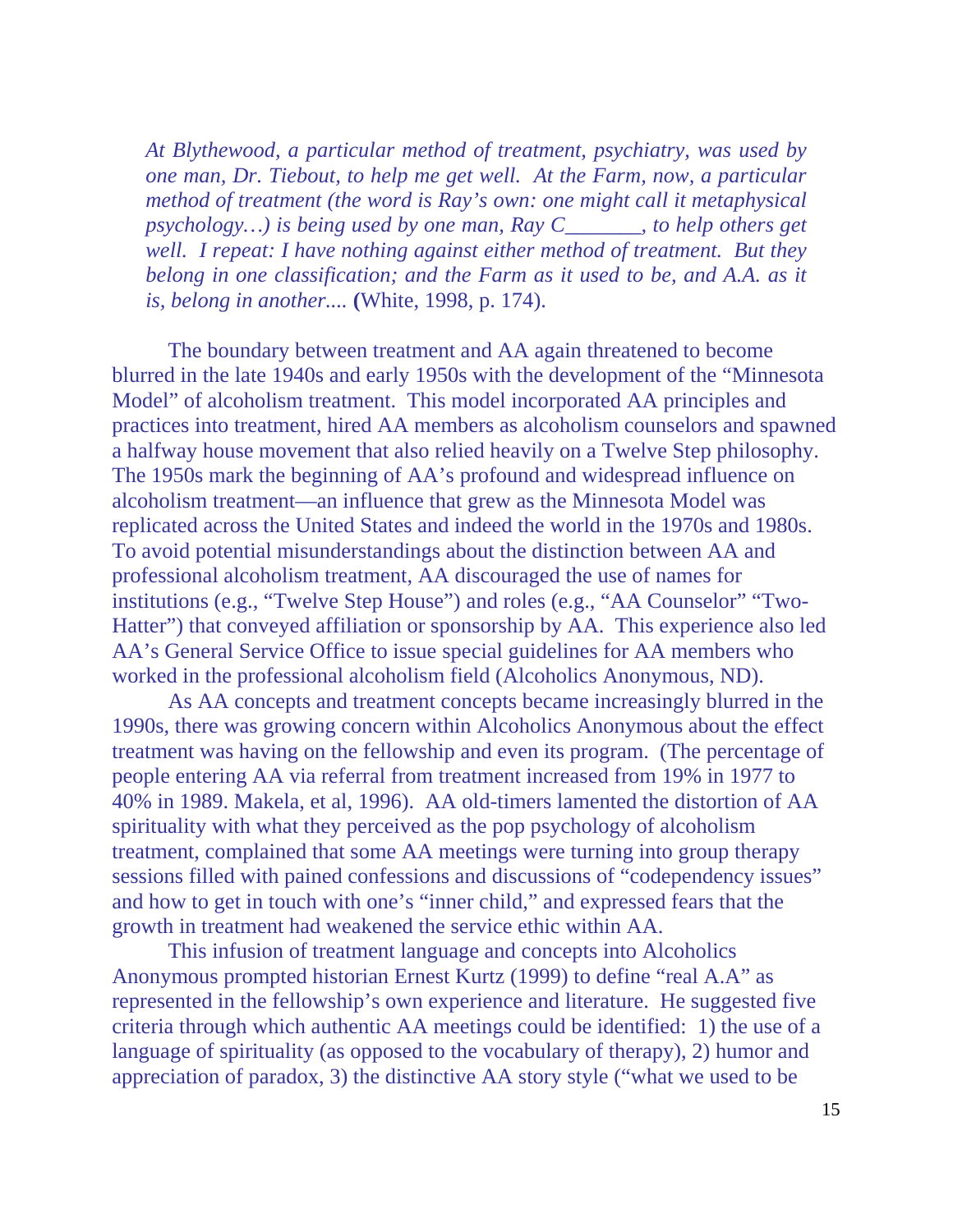like, what happened, what we are like now"), 4) respect for the Twelve Traditions, and 5) an experience of community (based on members' *need* to be there).

### **11. The NCEA Affair**

In 1944, Mrs. Marty Mann, one of the first women to get sober in AA, developed a personal vision that would change America's perceptions of alcoholism and the alcoholic. To fulfill this vision, she created the National Committee for Education on Alcoholism (NCEA)—precursor to today's National Council on Alcoholism and Drug Dependence. Mann proposed five ideas as the centerpiece of her public education campaign:

- *1. Alcoholism is a disease.*
- *2. The alcoholic, therefore, is a sick person.*
- *3. The alcoholic can be helped.*
- *4. The alcoholic is worth helping.*
- *5. Alcoholism is our No. 4 public health problem, and our public responsibility*  (Mann, 1944, p. 357)

Mann and NCEA went on to establish local branches that 1) conducted public education campaign on alcoholism, 2) encouraged local hospitals to admit alcoholics for acute detoxification, 3) established alcohol information centers, 4) established clinics for the diagnosis and treatment of alcoholism, and 5) created "rest centers" for the long-term care of alcoholics (Mann, 1947, p. 255).

 Several things for a time blurred the boundary between AA and NCEA. First, Mann started NCEA with the blessings of AA's co-founders, broke her AA anonymity in her NCEA role (initially with the permission of Bill Wilson), and talked extensively about AA in her non-stop lectures around the country. Second, the names of Bill Wilson and Dr. Bob Smith appeared on the NCEA letterhead, suggesting an affiliation between AA and NCEA. This blurring of boundaries reached a point of crisis in 1946 when NCEA sent out a solicitation of funds on the letterhead bearing the Wilson and Smith names. The storm of protest from local AA members prompted the conclusion that "total non-affiliation was the only solution" to AA's relationship with other organizations (PIO, 1984, p. 320).

 The NCEA affair confirmed three things. First, it established that AA is not an organization whose focus includes public education and public policy advocacy. AA's mission is not one of social change: it is not a temperance movement or a movement to change alcohol-related social policies and programs. Second, it confirmed the need for complete organizational autonomy and separation of AA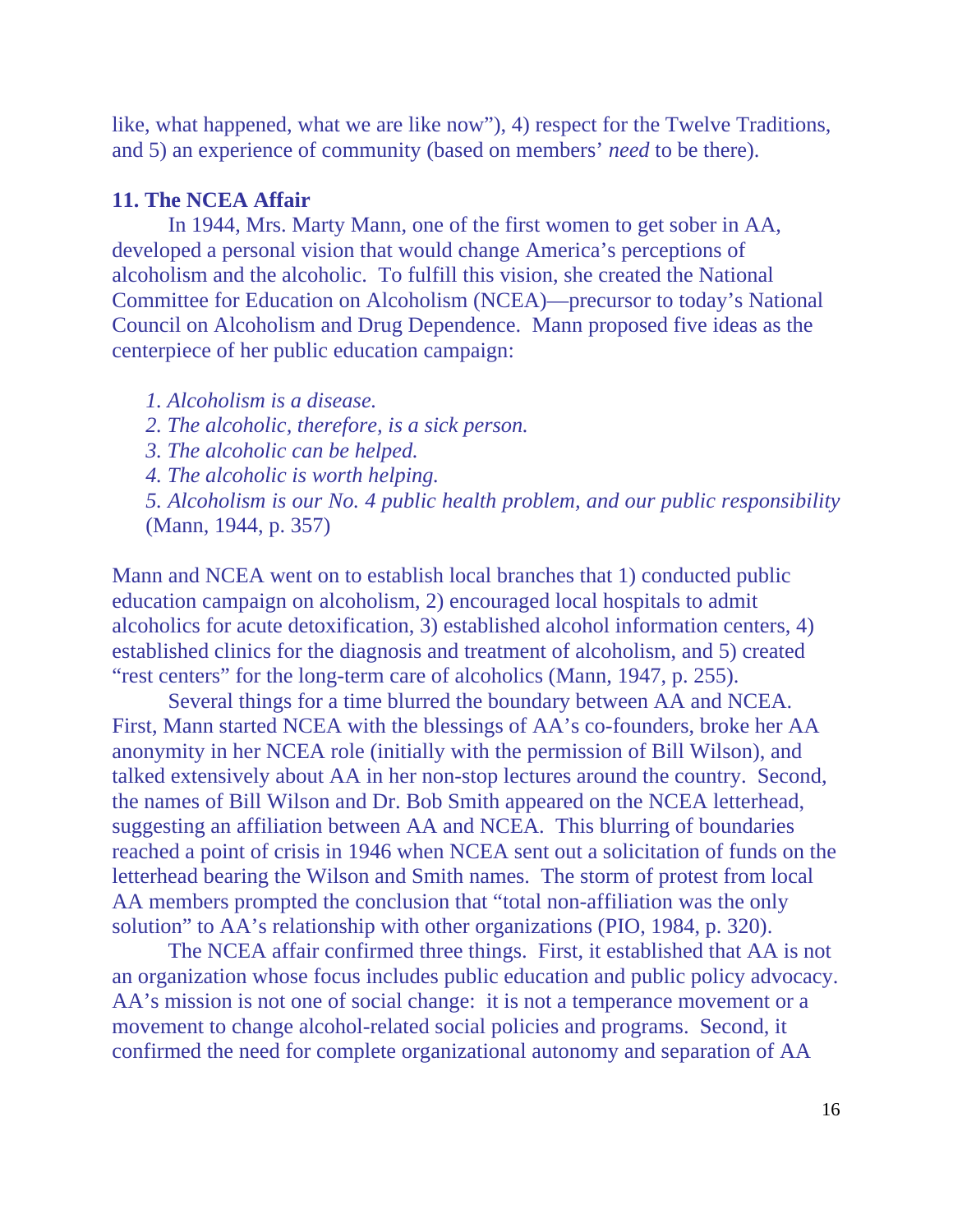from all other organizational entities. Finally, it affirmed the need for a set of principles that could guide AA's organizational life.

### **12. "Bill's Damned Traditions"**

 The rapid growth and considerable internal conflict experienced within local AA groups in the early 1940s set the stage for the development of AA's Twelve Traditions (Wally P., 1995; Pearson, 1985). Bill Wilson, through his travels to AA groups across the country and through his prolific correspondence, spent a growing amount of time offering guidance and the lessons being learned from local groups experience on the many points of contention. It was Earl T., one of the original Chicago members, who first suggested the need for a set of principles of selfgovernance for AA. That suggestion assumed greater weight when Bill Wilson read a 1945 AA Grapevine article on the rise and fall of the Washingtonians in the 1840s from many of the very issues that were then plaguing AA (Wilson, 1945). The resulting principles of self-governance--AA's Twelve Traditions--linked personal recovery to AA unity; acknowledged God as the ultimate authority in AA as expressed through group conscience, posited a model of servant leadership; established a single membership criteria ("a desire to stop drinking"), affirmed local group autonomy, committed AA to a singular purpose ("to carry its message to the alcoholics who still suffers"), established the principles of non-affiliation and financial self-support, eschewed professionalism and excessive organization, declared a position of silence on outside issues, confirmed a public relations policy based on attraction rather than promotion, and posited anonymity as the "spiritual foundation" of all of the traditions ("principles before personalities") (TSTT, 1981).

 The Twelve Traditions were first formulated and disseminated in 1946. Early reviews were lukewarm, with groups occasionally referring to them as "Bill's damned traditions." Some groups during this period invited Bill to speak if he would agree NOT to talk about the traditions. But support for the traditions grew as they came to be seen as a synthesis of AA's hard-earned experience. They were formally adopted at AA's first International Convention in 1950. AA's Twelve Traditions allowed the fellowship to chart a path that avoided the pitfalls of centralization of organizational power, charismatic leadership, money and property, professionalism, and organizational growth and decay that had plagued earlier recovery mutual aid efforts (White, 1998; Room, 1993; Borkman, 2006). Few organizations have a mission, vision or values statement as visibly influential on the daily life of the organization as the Twelve Traditions are within the life of AA. That alone is a rearkable feat. Even more remarkable has been AA's ability to avoid the evolution from a mutual help movement into a formal, hierarchical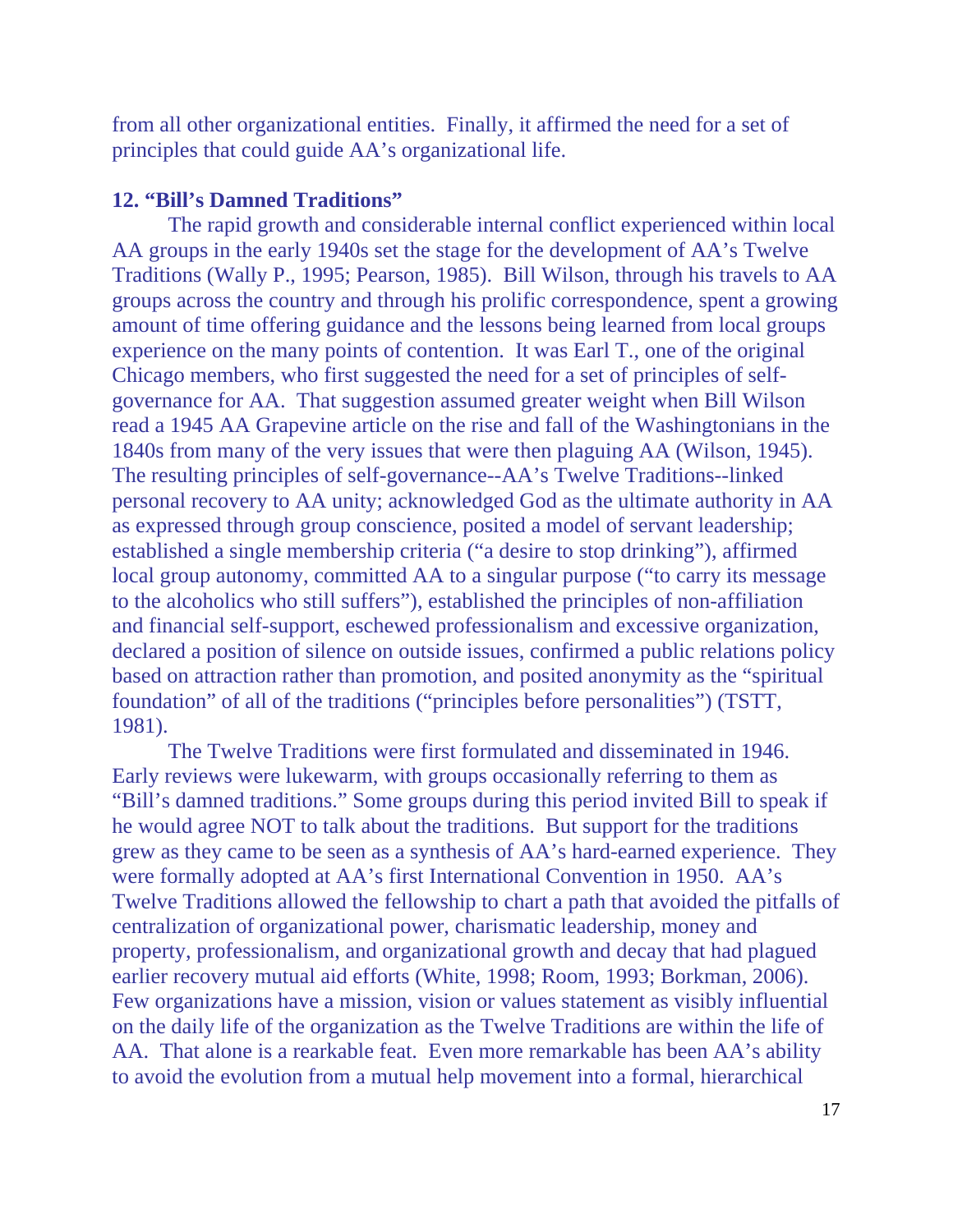organization with centralized leadership and a paid class of service professionals (Katz, 1981).

 AA's Twelve Traditions make it clear that AA is not in the business of alcoholism treatment and that its members must forever reject any effort to professionalize AA service work:

*"That we must, at all costs, avoid the professionalization of A.A.; that simple Twelve Step work is never to be paid for; that A.A.'s going into alcohol therapy should never trade on their A.A. connection; that there is not, and can never be, any such thing as an "A.A. therapist"* (Wilson, 1983, p. 27).

The Traditions freed AA members to work in paid and volunteer roles in alcoholism treatment or in alcoholism-related political advocacy, but to do so only as individuals who did not bring the AA name into such endeavors.

 AA's commitment to singleness of purpose and its non-affiliation stance protects the fellowship from co-optation and colonization. When individuals and other groups concerned about other problems asked if they could join AA, they were politely told that they were welcome to adapt the AA program to those problems, but that they could not join Alcoholics Anonymous unless they met its single criterion for admission. This policy led to the wide adaptation of the Twelve Steps to nearly every conceivable problem while protecting the AA process of mutual identification—one alcoholic talking with another alcoholic. Even family members of AA members were excluded from AA's closed meetings, which led in 1951 to the adaptation of the AA program via the Al-Anon Family Groups.

 A central test of all recovery mutual aid societies is whether that community of recovery can survive the passing of its charismatic leader(s) and first generation. Three events mark AA's mastery of this test: 1) the death of co-founder Dr. Robert Smith on November 16, 1950, 2) the replacement of the Alcoholic Foundation with the General Service Board of Alcoholics Anonymous in 1954 and the subsequent transfer of responsibility for AA service from the co-founders and old-timers to AA membership, and 3) the death of cofounder Bill Wilson on January 24, 1971. These events successfully tested the ability of AA to self-sustain itself without centralized, charismatic leadership. Thirty-five years later that test has been met. AA's policy of elected and rotating leadership continues. AA's unique organizational structure guided in great part by the Twelve Traditions has withstood the test of time.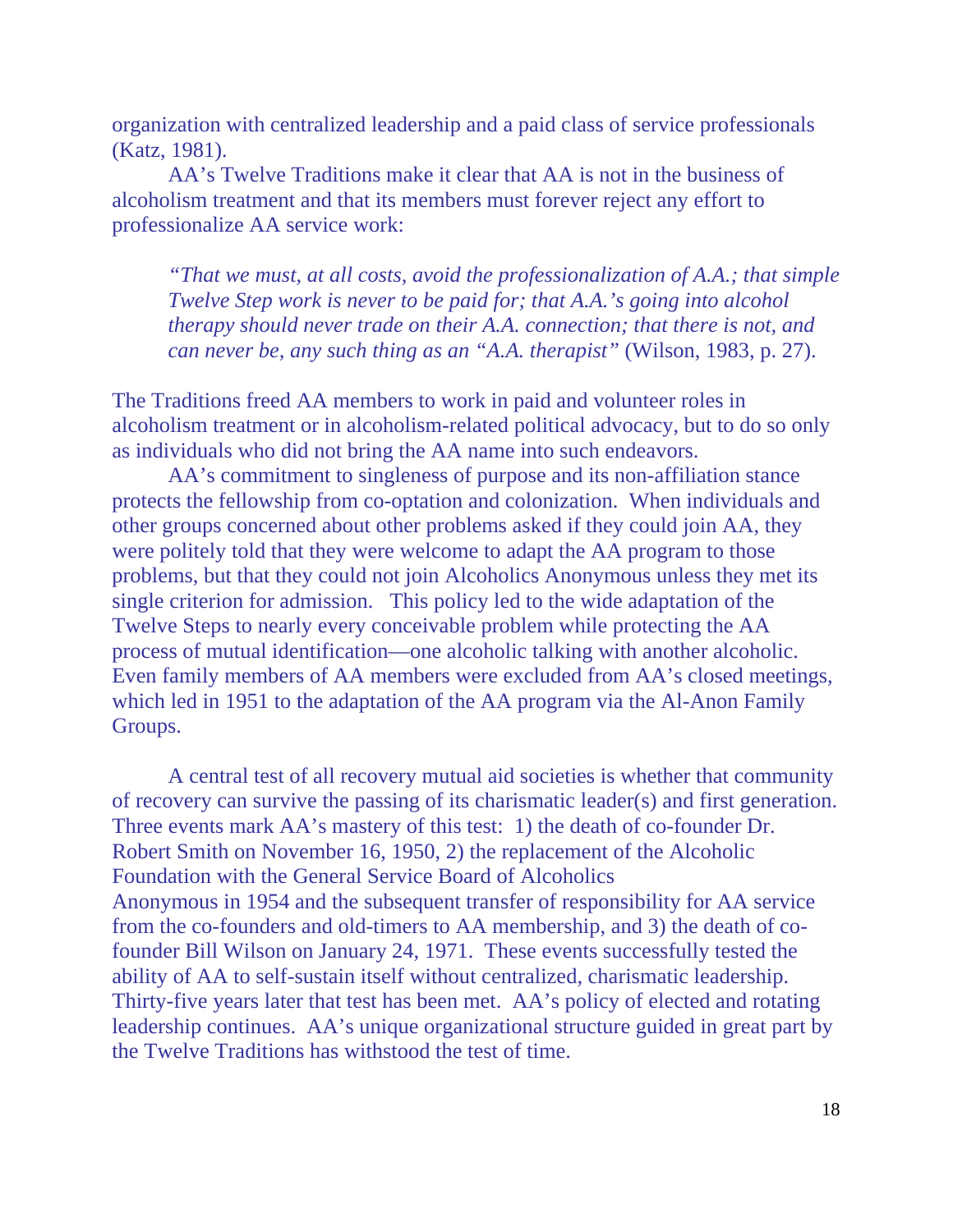#### **Alcoholics Anonymous and Alcoholism Treatment: Separate and Distinct**

 Seen as a whole, the twelve defining moments summarized in this paper shaped the character of Alcoholics Anonymous as an organization in ways that clearly distinguish AA from the process of alcoholism treatment and the institutions that provide such treatment. The intent of this review is not to portray one as superior to the other, but to suggest that they are distinct entities whose respective value requires separation and boundary protection. Alfred Katz (1981) articulates this principle of separation and respect when he notes that formal human service organizations and mutual aid groups have distinct qualities that should remain separate and be mutually respected. Ernest Kurtz argues a similar position regarding AA and therapy, noting that both have value, but that "it abuses both to present either as the other" (Kurtz, 1999, p. 164).

 AA chose a minimalist approach to organizational infrastructure, whereas alcoholism treatment institutions are formal organizations with often elaborate hierarchies and levels of professional status. There are no CEOs, CFOs, or Directors in Alcoholics Anonymous. Where treatment institutions are subject to considerable governmental oversight and all the accompanying regulatory requirements (e.g., service documentation), AA is accountable only to its membership who act through each group's Group Service Representatives. There are no audits, no site visits, no records on individual members, and no monthly service reports. Treatment institutions rely on external funding and are heavily influenced by the dictates of funding agencies; Alcoholics Anonymous is supported only by the contributions of its members and the sale of its literature.

 Service relationships in alcoholism treatment are hierarchical (inequality of power), fiduciary (one party having legal obligation for the care of the other), and commercialized (one party is being paid to be there); service relationships in AA are non-hierarchical, reciprocal (mutuality of support) and non-commercialized (no member is paid for his or her support of another member). Clinical staff in alcoholism treatment programs are expected to be credentialed (educated, certified and licensed) by external authorities; status within AA comes solely from one's history, character and conduct within the AA community. Where the former focuses on the importance of professional assessment and diagnosis and professionally directed treatment planning, AA emphasizes self-diagnosis and following the steps that others have found successful. The emphasis on the knowledge and technique of the treatment professional and adherence to service protocol in alcoholism treatment is replaced in AA with an emphasis on what each AA member must do each day to sustain his or her recovery.

 There are significant risks of potential harm resulting from alcoholism treatment, e.g., stigmatizing diagnoses; expensive and potentially prolonged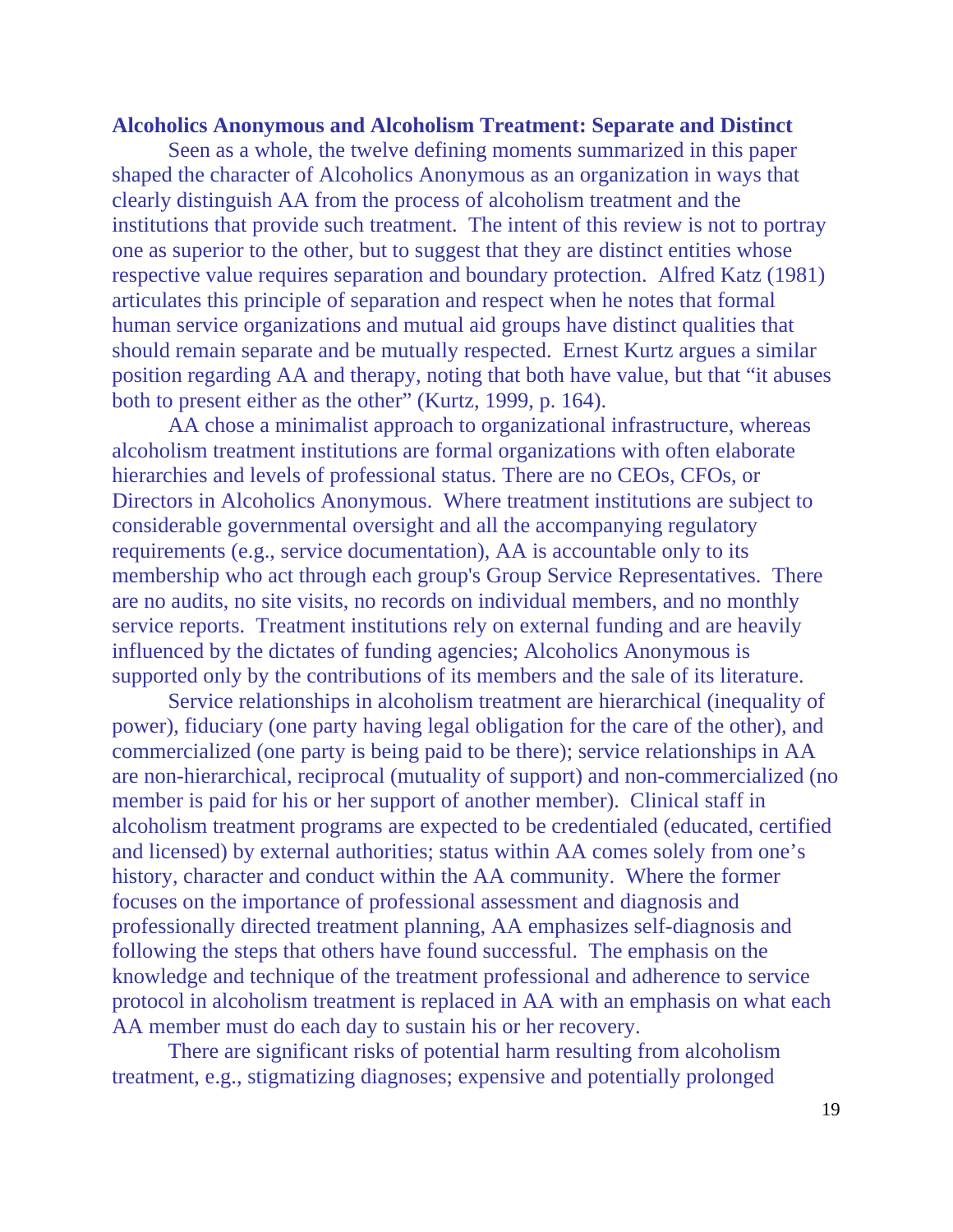sequestration; pressure for intimate self-disclosures; "therapeutic" confrontation; potential side-effects of medications, and significant consequences for failure to complete treatment and resuming alcohol and drug use. Such potential for harm is recognized and addressed, in part, through the mechanisms of informed consent, confidentiality procedures, clinical supervision and codes of professional conduct. The degree of personal invasiveness and harm in AA is minimized by the absence of treatment procedures, discouragement of taking others' "inventory", discouragement of cross-talk (feedback, advice, confrontation in response to another's disclosure) and through the protective mechanisms of AA's Twelve Traditions and group conscience.

 The process of treatment and the process of AA are fundamentally different. Alcoholism treatment often involves getting into yourself by exploring painful aspects of one's personal history. In contrast, the AA experience is more one of getting out of oneself—connecting with resources and relationships beyond the self. Where alcoholism treatment often focuses on personal pain; Alcoholics Anonymous focuses on personal character, e.g., increasing capacity for honesty, forgiveness, gratitude and tolerance. Where alcoholism treatment often focuses on increasing self-esteem; AA focuses on ego-deflation, cultivation of humility and a shift in focus from "I" to "We."

 AA is not a treatment for alcoholism, nor is AA a policy advocacy organization, a public information agency, or a religion. AA is a self-governed community of men and women who offer each other their "experience, strength and hope" toward the goals of 1) maintaining recovery from alcoholism, 2) enhancing quality of life of those recovering from alcoholism, and 3) carrying a message of hope to the still suffering alcoholic. As stated in its own literature, AA is "not a social service organization," "not a cure," nor does it "prescribe treatment for alcoholism." "The sole purpose of AA is to help the alcoholic who wants to stop drinking" (Typical misconceptions about A.A., 1951).

**About the Authors**: William White is a Senior Research Consultant at Chestnut Health Systems and author of *Slaying the Dragon: The History of Addiction Treatment and Recovery in America.* Ernest Kurtz is Adjunct Assistant Research Scientist at the Department of Psychiatry, University of Michigan Medical School and the author of *Not-God: A History of Alcoholics Anonymous* and co-author of *The Spirituality of Imperfection.*

# **References**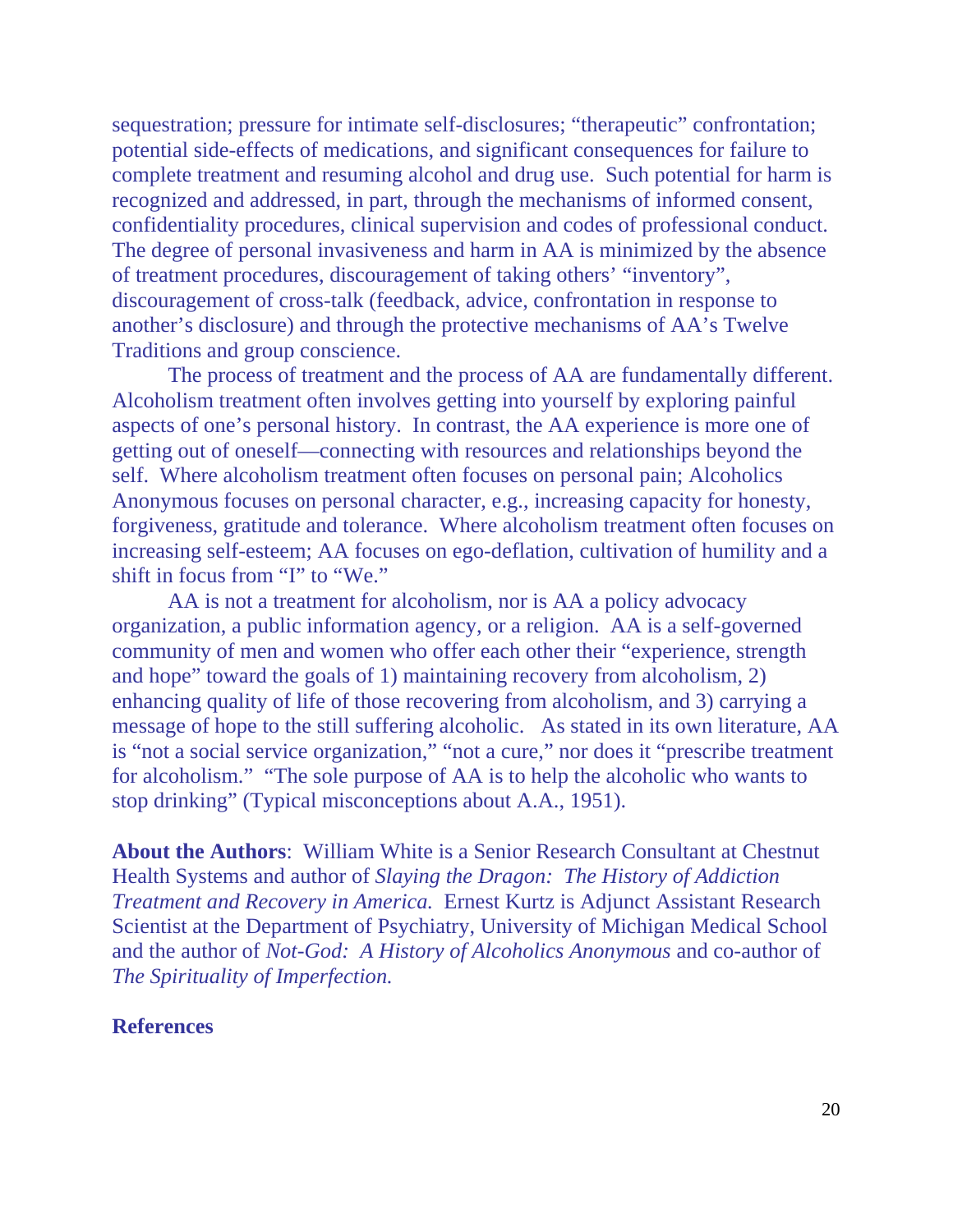AACA. (1957). *Alcoholics Anonymous Comes of Age: A Brief History of A.A.* NY: Alcoholics Anonymous World Services, Inc.

AlcoholicsAnonymous(2007).*AA Fact File*. [http://aa.org/en\\_information\\_aa.cfm?PageID=2&SubPage=50](http://aa.org/en_information_aa.cfm?PageID=2&SubPage=50)

- *A.A. Guidelines for A.A. Members Employed in the Alcoholism Field.* (ND). New York: General Service Office, Alcoholics Anonymous.
- *Alcoholics Anonymous: The story of how more than one hundred men have recovered from alcoholism*. (1939). New York City: Works Publishing Company.
- Alcoholics Anonymous (1976). *Alcoholics Anonymous*. New York: Alcoholics Anonymous World Services, Inc.
- Alcoholics Anonymous (1988). Language of the Heart-Bill Wilson's Grapevine *Writings.* New York: The AA Grapevine, Inc.
- Bebbington, P.E. (1976). The efficacy of Alcoholics Anonymous: The elusiveness of hard data. *British Journal of Psychiatry*, 128, 572-80.
- Bluhm, A.C. (2006). Verification of C.G. Jung's analysis of Rowland Hazard and the history of Alcoholics Anonymous. *History of Psychology*, 9(4), 313-324.
- Borden, A. (2007). *The History of Gay People in Alcoholics Anonymous*. New York: Haworth Press.
- Borkman, T. (1976). Experiential knowledge: A new concept for the analysis of self-help

groups. *Social Service Review*, 50, 445-456.

- Borkman, T. (1999). *Understanding Self-Help/Mutual Aid: Experiential Learning in the Commons*. New Brunswick, NJ: Rutgers University Press.
- Bufe, C. (1991). *Alcoholics Anonymous: Cult or Cure?* San Francisco: Sharp Press.
- Dangers in linking A.A. to Other Projects. (1947) *A.A. Grapevine*, 3(10), 3-5.
- DBGO (1980). *Dr. Bob and the Good Oldtimers*. NY: Alcoholics Anonymous World Services, Inc.
- Emerick, C. (1989). Alcoholics Anonymous: Membership Characteristics and Effectiveness as Treatment. In: Galanter, M. Ed. *Recent Developments in Alcoholism Treatment Research,* Volume7. NY: Plenum, pp. 37-65.
- Harbaugh, L. (1995). *Sister Francis and the Ministry of High Watch: From New Thought to Alcoholics Anonymous*. Bachelor's Thesis, Smith College.
- Jackson, S.W. (2001). The wounded healer. *Bulletin of the History of Medicine*, 75, 1-36.
- Johnson, B. (1973). *The Alcoholism Movement in America: A Study in Cultural Innovation* . Urbana, IL: University of Illinois. Ph.D. Dissertation.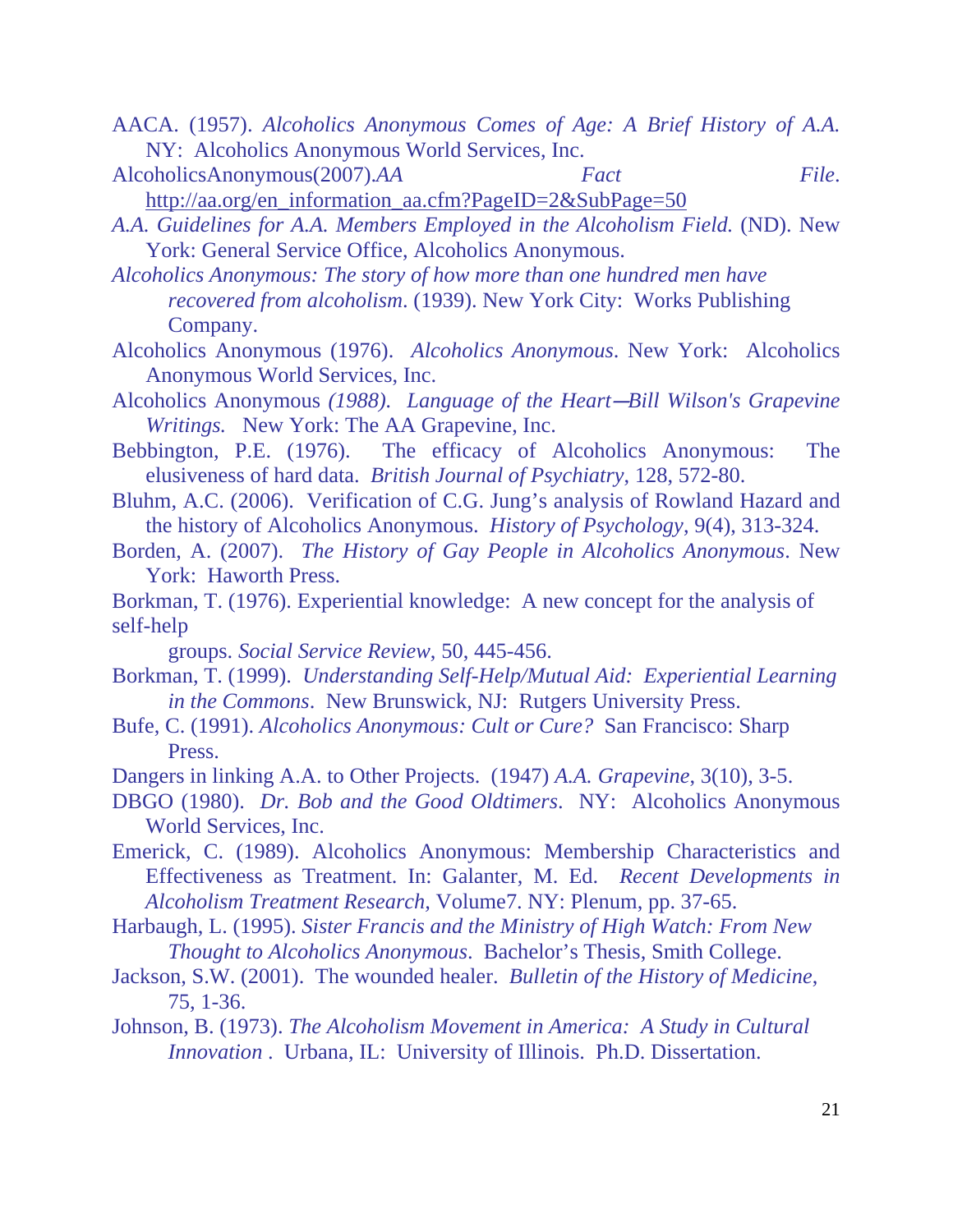- Katz, A.H. (1981). Self-help and mutual aid: An emerging social movement*? Ann. Rev. Sociol*., 7, 129-55.
- Kurtz, E. (2002). Alcoholics Anonymous and the disease concept of alcoholism. *Alcoholism Treatment Quarterly*, 20 (3/4), 5-40.
- Kurtz, E. (1991). *Not-God: A History of Alcoholics Anonymous, Expanded Edition*. Center City, MN: Hazelden Educational Materials, Inc.
- Kurtz, E. & Kurtz, L. (2007). Recovery Mutual Support Resources. Accessed March 13, 2007 at

[http://www.facesandvoicesofrecovery.org/resources/support\\_home.php](http://www.facesandvoicesofrecovery.org/resources/support_home.php).

- Kurtz, E. & White, W. (2003). Alcoholics Anonymous. In Blocker, J. and Tyrell, I., Eds. *Alcohol and Temperance in Modern History*. Santa Barbara , CA: ABC-CLIO, pp. 27-31.
- Kurtz, E. (1999) *The Collected Ernie Kurtz*. Wheeling, West Virginia: The Bishop of Books.
- Makela, K.,. spell out all authors here (1996). *Alcoholics Anonymous as a Mutual-Help Movement: A Study in Eight Societies* Madison: University of Wisconsin Press.
- Mann, M. (1944). Formation of a National Committee for Education on Alcoholism *Quarterly Journal of Studies on Alcohol,* 5(2):354
- Mann, M. (1947). What shall we do about alcoholism? *Vital Speeches,* 13:253- 256.
- McGovern, M.P. & Carroll, K.M. (2003). Evidence-based practices for substance use disorders. *Psychiatric Clinics of North America*, 26, 991-1010.
- Miller, W. R., & C'de Baca, J. (2001). *Quantum change*. New York: Guilford.
- Miller, W.R. & Kurtz, E. (1994). Models of alcoholism used in treatment: Contrasting AA and other perspectives with which it is often confused. *Journal of Studies on Alcohol,* 55: 159-66.
- Najavits, L.M., Crits-Christoph, P. & Dierberger, A. (2000). Clinician's impact on substance abuse treatment. *Substance Use & Misuse*, 35, 2161-2190.
- P., Wally (1995). *But, For the Grace of God...: How Intergroups & Central Offices Carried the Message of Alcoholics Anony:mous in the 1940s.* Wheeling, WV: The Books.
- Peabody, R. R. (1934). *The Common Sense of Drinking*. Boston: Little, Brown, and Company.
- Pearson, B. (1985). Manuscript of World A.A. History. Unpublished Manuscript.
- Peele, S. (1989). *The Diseasing of America.* Lexington, MA: Lexington, Books.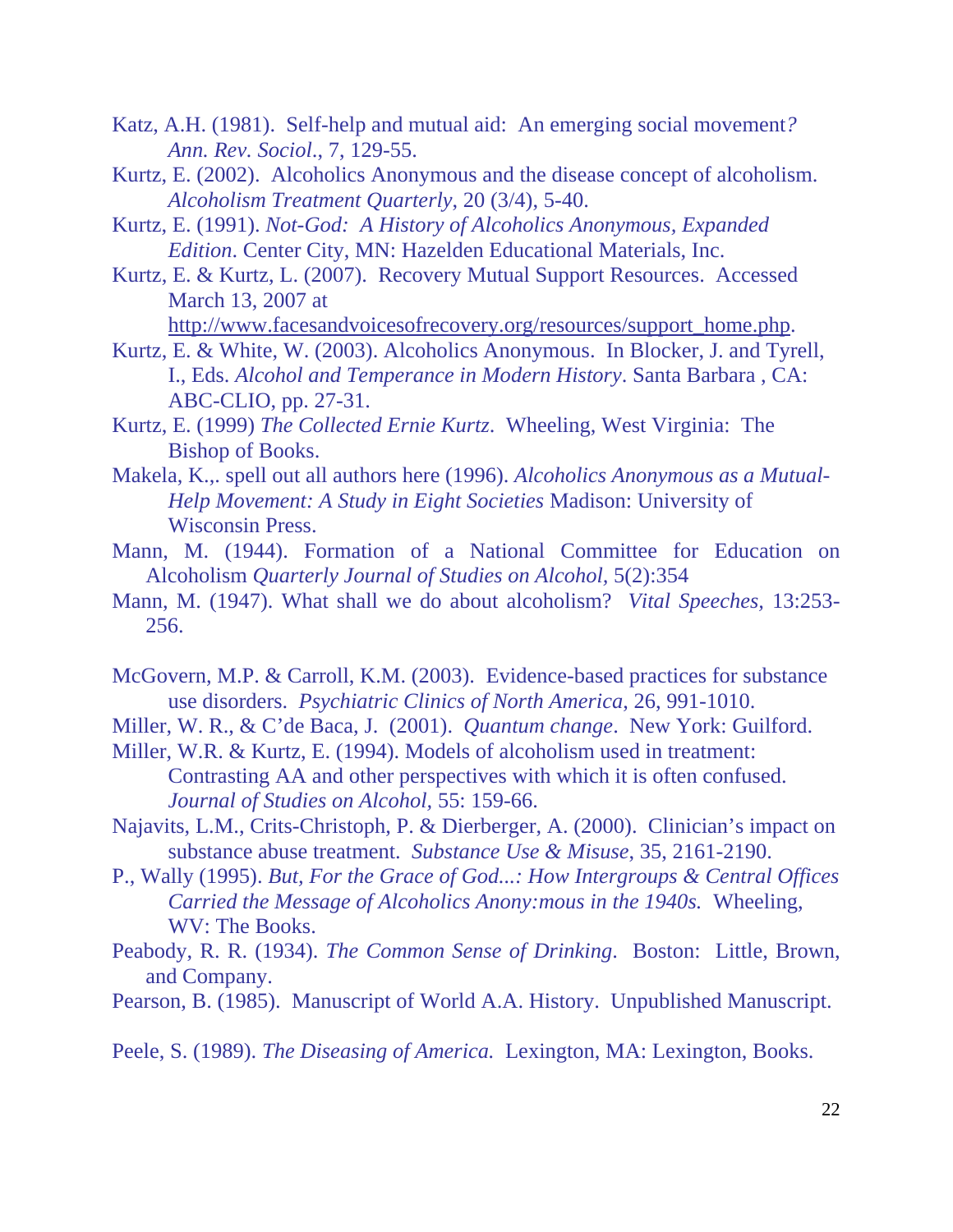- Peele, S. & Brodsy, A. with Arnold, M. (1992). *The Truth About Addiction and Recovery*. NY: Simon and Schuster.
- PIO (1984). *'Pass It On': The Story of Bill Wilson and How the A.A. Message Reached the World.* NY: Alcoholics Anonymous World Services, Inc.
- Bishop, C. Jr & Pittman, B. (1994) *The Alcoholics Anonymous World Bibliography 1935-94*. Wheeling, WV: The Bishop Books
- Ragge, K. (1998). *The Real AA: Behind the Myth of 12-Step Recovery.* Tucson, Arizona: Sharp Press.
- Roizen, R. (1991.) *The American Discovery of Alcoholism, 1933-1939.* Ph.D. Dissertation, Berkeley: University of California.
- Riessman, F. (1965). The "helper-therapy" principle. *Social Work,* 10, 24-32.
- Riessman, F. (1990). Restructuring help: A human services paradigm for the 1990s. *American Journal of Community Psychology,* 18, 221-230.
- Room, R. (1989). Alcoholism and Alcoholics Anonymous in U.S. films, 1945- 1962: The party ends for the "Wet Generations." *Journal of Studies on Alcohol*, 50(4):368-383.
- Room, R. (1993). Alcoholics Anonymous as a Social Movement In: McCrady, B. and Miller, W. *Research on Alcoholics Anonymous: Opportunities and Alternatives New Brunswick, New Jersey: Rutgers Center of Alcohol Studies.*
- Tournier, R. (1979). Alcoholics Anonymous as treatment and as ideology. Journal of Studies on Alcohol, 40:230-239.
- Trimpey, J. (1989) *The Small Book.* New York: Delacorte Press.
- TSTW (1981). *Twelve Steps and Twelve Traditions.* New York: Alcoholics Anonymous World Services, Inc.
- Typical misconceptions about A.A. (1951). *A.A. Grapevine,* 8(3), p. 24.
- White, W. (1996). *Pathways from the Culture of Addiction to the Culture of Recovery*. Center City, MN: Hazelden.
- White, W. (2001) Pre-A.A. alcoholic mutual aid societies. *Alcoholism Treatment Quarterly* 19(2):1-21.
- White, W. (1998) *Slaying the Dragon: The History of Addiction Treatment and Recovery in America*. Bloomington, IL: Chestnut Health Systems.
- White, W. (2004) Transformational change: A historical review. *IN SESSION: Journal of Clinical Psychology,* 60(5), 461-470.
- White, W. and Popovits, R. (2001) *Critical Incidents: Ethical Issues in the Prevention and Treatment of Addiction*. Bloomington, IL: Chestnut Health Systems.
- Wilson, B. (1983). *AA Tradition: How it Developed. New York: Alcoholics Anonymous World Services, Inc.*